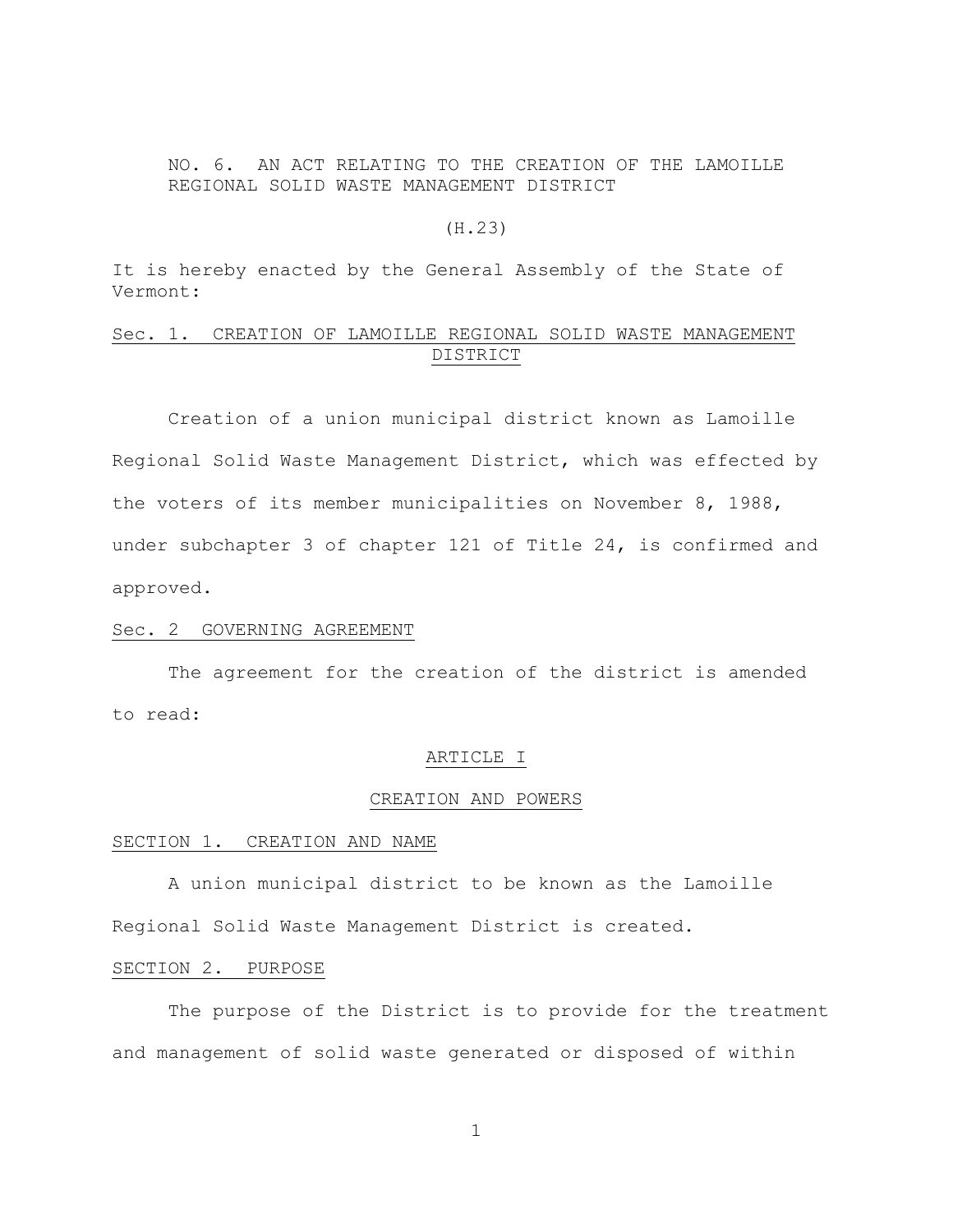the geographical boundaries of member municipalities (the "Members") in accordance with the provisions of this Agreement and chapter 159 of Title 10 (Waste Management), chapter 117 of Title 24 (Municipal and Regional Planning and Development) and chapter 121 of Title 24 (Intermunicipal Cooperation and Services). The means of treatment and management may include, but are not limited to, land disposal, recycling and transportation. The District is not organized nor shall it function for the purpose of treating or disposing of hazardous waste.

### SECTION 3. COMPOSITION

The District includes all the lands within those municipalities which vote to approve and enter into this Agreement. At the time of its creation, those municipalities are Belvidere, Cambridge, Craftsbury, Eden, Elmore, Hyde Park, Johnson, Morristown, Stowe, Waterville, Wolcott, and Worcester. SECTION 4. DURATION

The District shall continue perpetually.

#### SECTION 5. POWERS

(a) The District shall have all those powers set forth in section 4866 of Title 24 as the same presently exists, together with any additional powers which may be added thereto by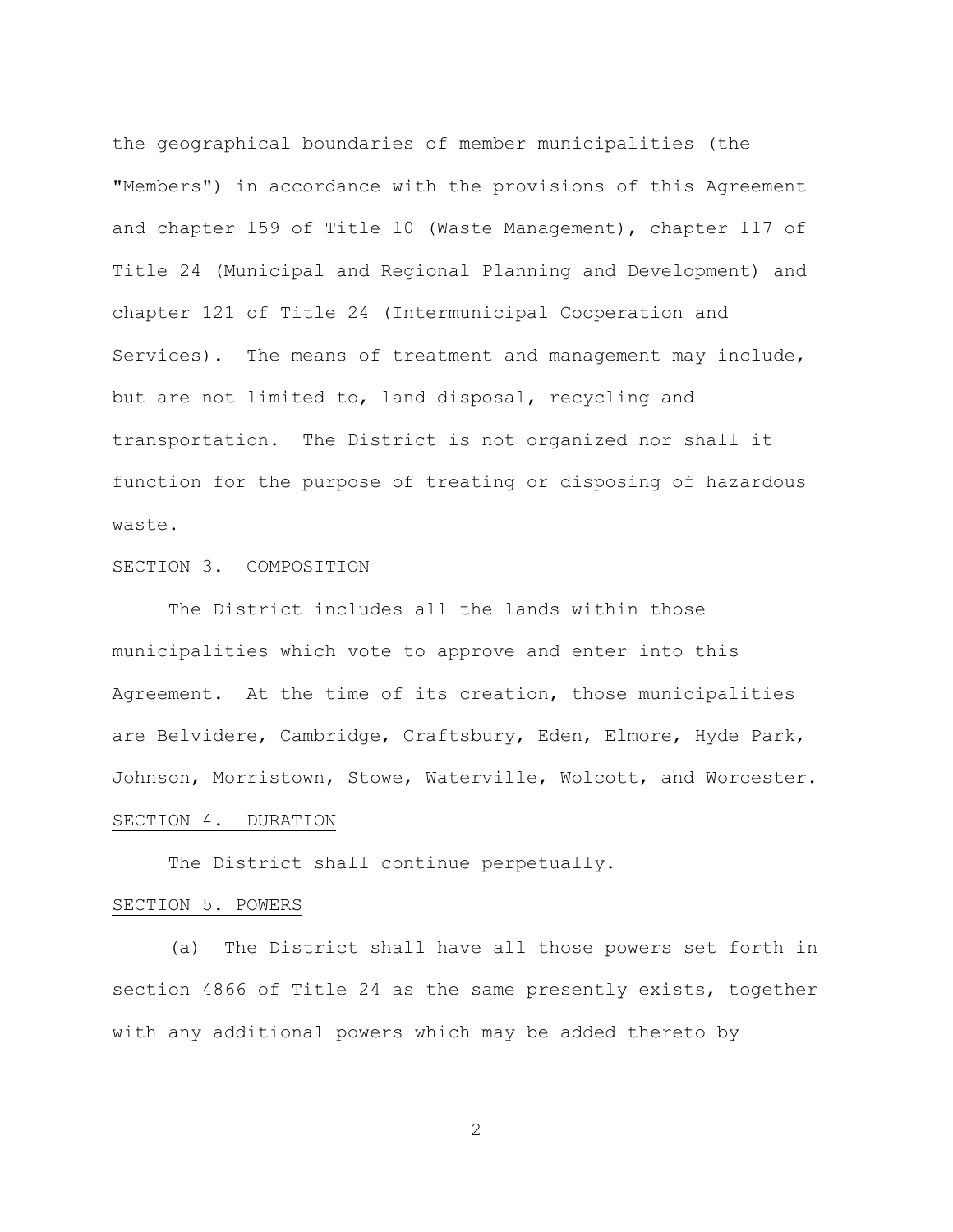amendment in the future, all of which powers are incorporated herein by reference.

(b) Except as provided by Section 7 herein, the District shall have the power:

(1) To operate, cause to be operated and/or contract for the operation of any and all facilities for the collection, transportation, treatment, storage, resource recovery, recycling and disposal of solid waste, and to determine and make charges for such services.

(2) To purchase, sell, own, lease, convey, mortgage, improve, and use real and personal property.

(3) To sue.

(4) To enter into contracts for any term or duration.

(5) To adopt a capital budget and program.

(6) To issue regulations implementing the purposes of the District, subject to the requirements of chapter 59 of Title 24.

(7) To provide solid waste disposal services for the member municipalities and others.

(8) To exercise the power of eminent domain.

(9) To borrow money and issue evidence of indebtedness as provided by chapter 53 of Title 24 (Indebtedness) or other provisions of law authorizing general obligations or revenue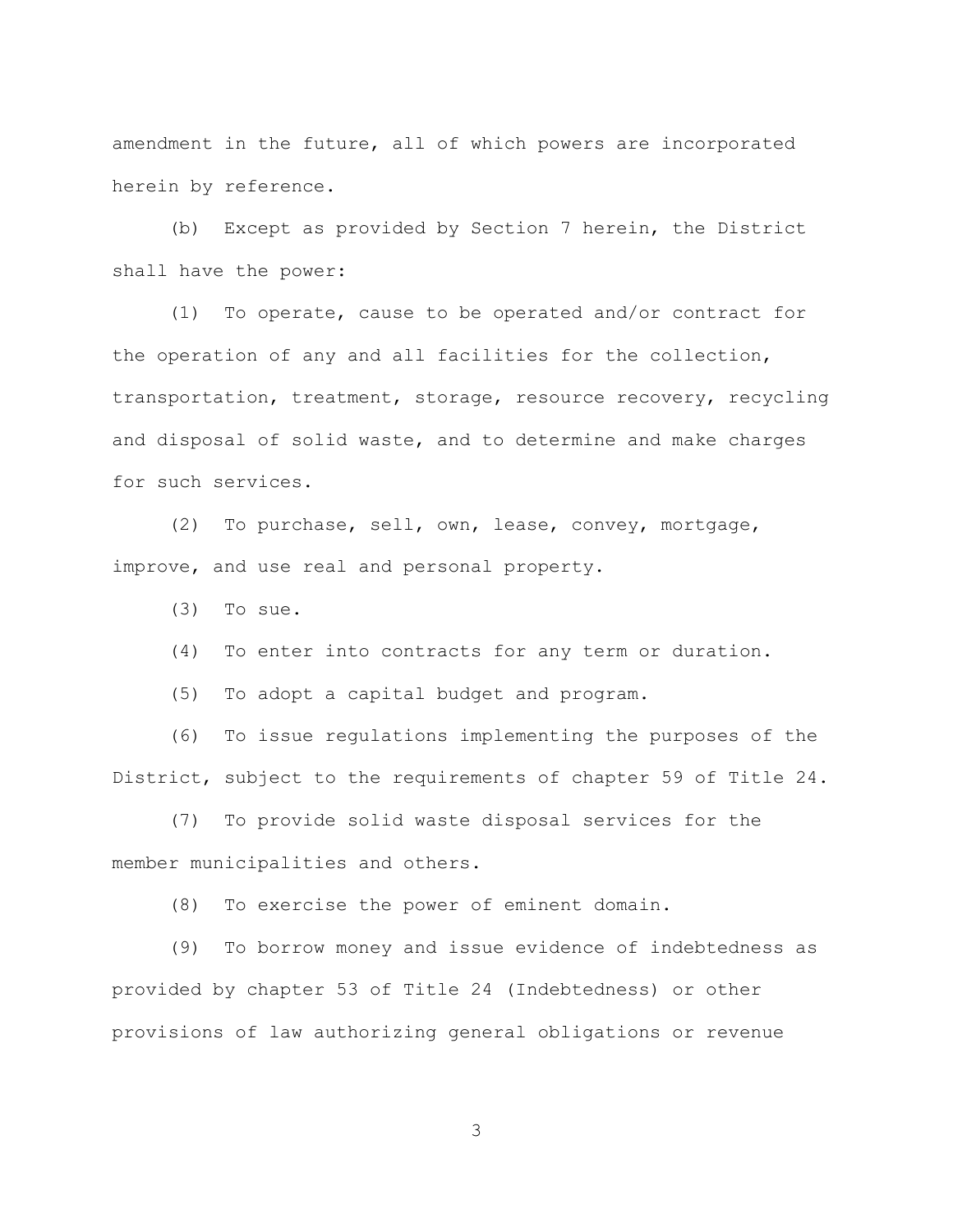debt, including chapter 12 of Title 10 (Vermont Industrial Development Authority) and chapter 119 of Title 24 (Municipal Bond Bank).

(10) To establish a budget and assess member municipalities and others in accordance therewith.

(11) To appropriate and expend monies.

(12) To establish sinking funds for the retirement of bonded or other indebtedness.

(13) To charge member municipalities, haulers, commercial and residential generators and others for solid waste generated, arising or disposed of within the geographical boundaries of member municipalities regardless of how such waste is disposed. This power includes the ability to make estimates of amounts generated and/or hauled for purposes of such charges.

(14) To exercise any other powers which are necessary or desirable for dealing with solid waste problems consistent with the provisions of Title 10 and Title 24.

(15) To establish capital reserve funds.

(16) To accept and administer gifts, grants and bequests in trust.

(17) To exercise all powers incident to public corporations.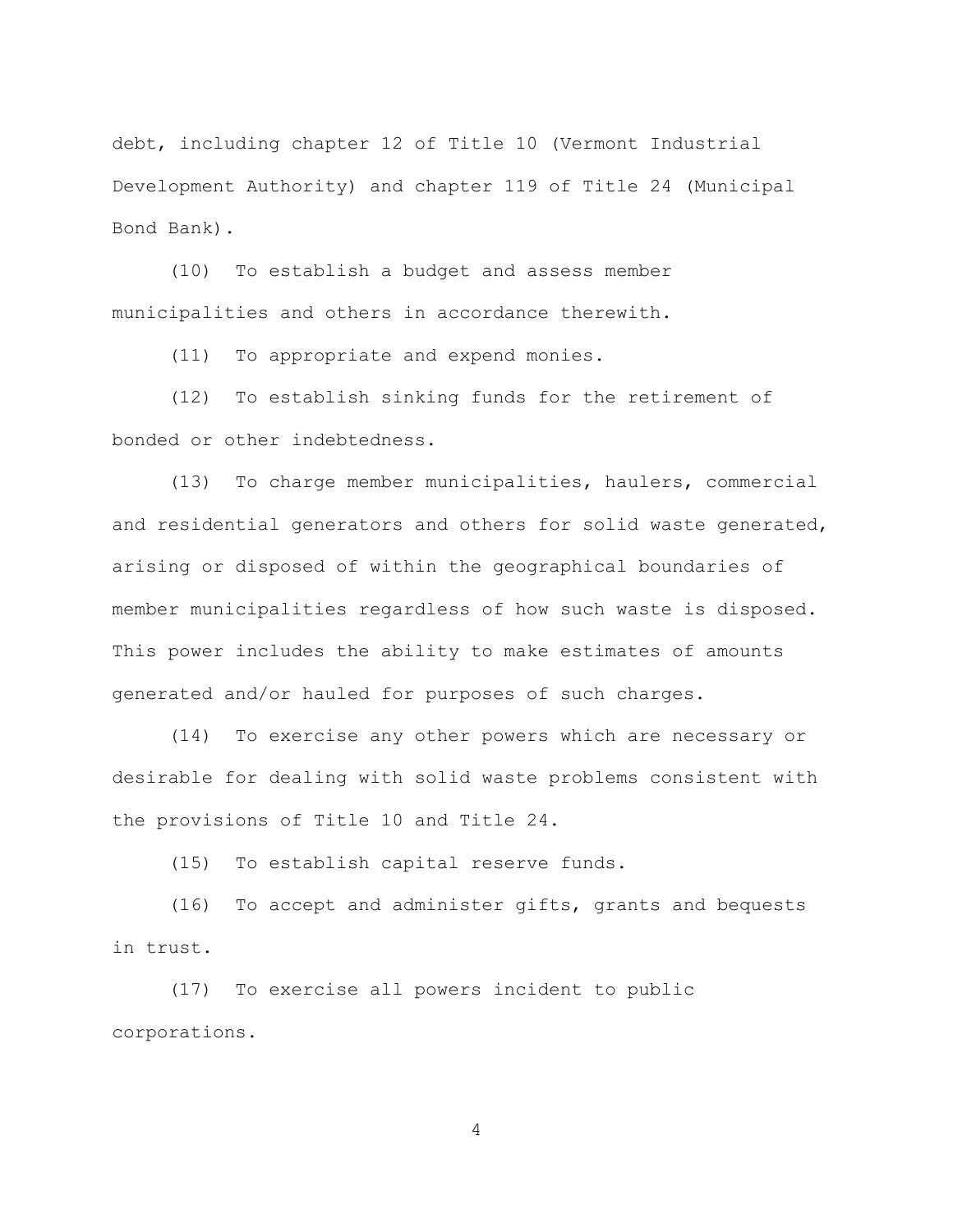(18) To make payments in lieu of taxes to Members hosting District facilities.

(19) To do all things set forth in or necessary to this Agreement.

(20) To enter into contracts with banks, insurance companies or other financial institutions so as to obtain a letter of credit, bond insurance, or other forms of financial guarantees or credit enhancement in connection with District bonds, notes, or other evidence of indebtedness.

(21) To provide host communities of District facilities with incentive payments, services, and benefits.

# SECTION 6. SOVEREIGN IMMUNITY

The District shall have the benefit of sovereign immunity to the same extent that the State of Vermont does. The District shall provide liability and other insurance for itself and the members of the Board of Supervisors ("The Board"). The District shall hold harmless and indemnify all members of the Board from all claims of every kind and nature arising out of or connected with duties as Supervisors excepting only willful negligence and criminal conduct.

SECTION 7. TRANSPORTATION AND COLLECTION SITES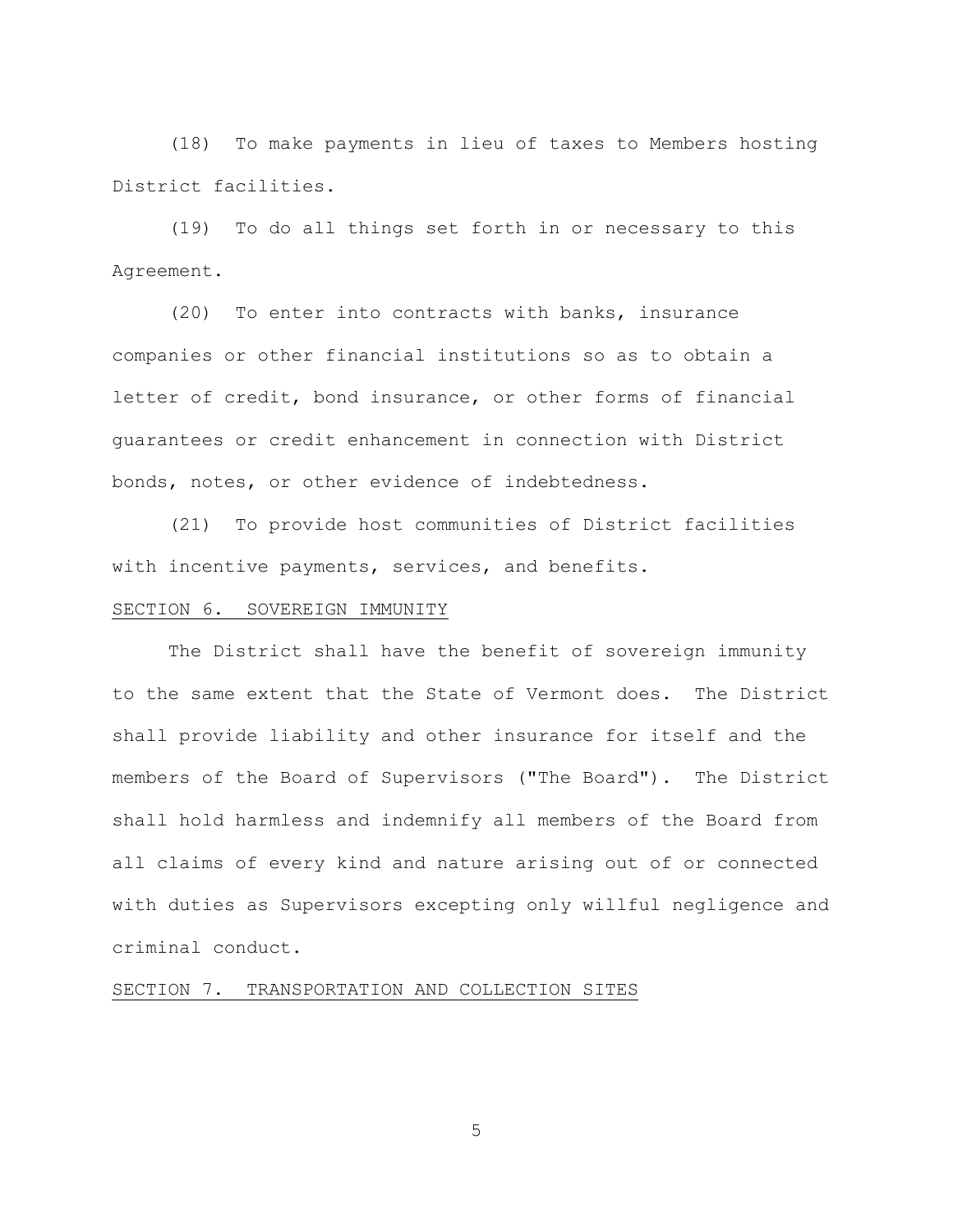The costs and responsibility for providing adequate collection sites for the solid waste generated within its geographical boundaries and for the transportation of such solid waste to the appropriate District facility shall be borne by each Member. Should any Member not wish to institute its own system for meeting this obligation, the Board may provide for the collection and transportation of such solid waste.

#### SECTION 8. DEFINITIONS

(a) "Board" means the Board of Supervisors of the Lamoille Regional Solid Waste Management District.

(b) "District" means the Lamoille Regional Solid Waste Management District.

(c) "Members" means those municipalities who comprise the District.

(d) "Solid Waste" means any discarded garbage, refuse, or any other solid, liquid or contained gaseous material as well as septage or sludge from a waste or water supply treatment facility, but does not include hazardous.

(e) "Hazardous Waste" means any solid, liquid or contained gaseous waste, or any combination of these wastes, which because of its quantity, concentration, or physical, chemical or infectious characteristics has ever been at any time in the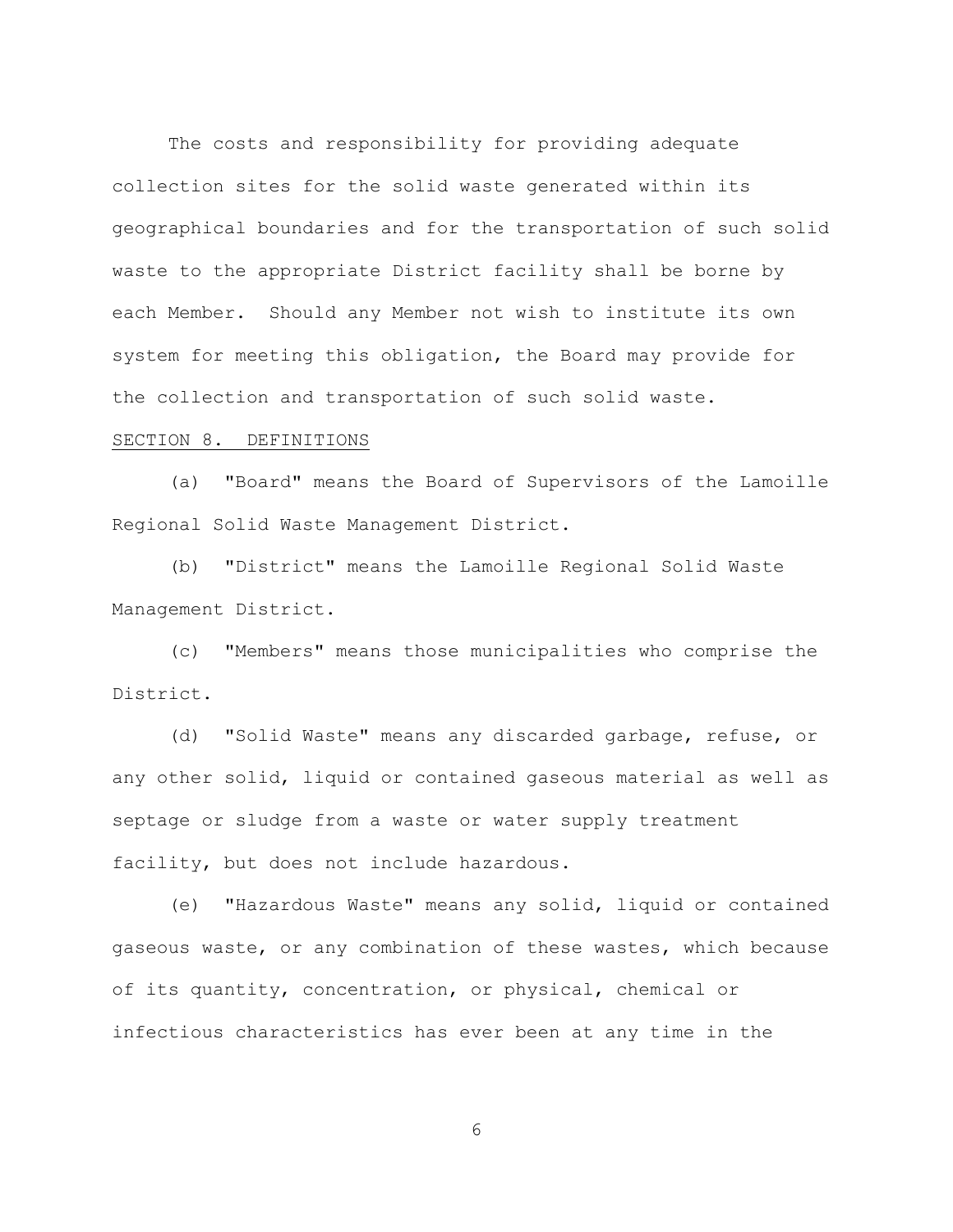past, is presently or may in the future, be classified as hazardous under applicable laws and regulations of United States, the State of Vermont or any subdivision thereof, or by regulation of the District.

(f) "Transport" or "transportation" means the movement of waste by air, rail, highway or water.

(g) "Treatment" means any method, technique or process including neutralization designed to change the physical, chemical or biological character or composition of any solid waste so as to neutralize such waste, or so as to recover energy or material resources from the waste or so as to render such waste safer for transport, amenable for recovery, amenable for storage, or reduced in volume.

(h) "Facility" means all contiguous land, structures, other appurtenances, and improvements on the land, used for treating, recycling, storing or disposing of waste. A facility may consist of several treatment, storage or disposal operational units.

(i) "Disposal" means the discharge, deposit, injection, dumping, spilling, leaking or placing of any solid waste into or on any land or water such that solid waste or any constituent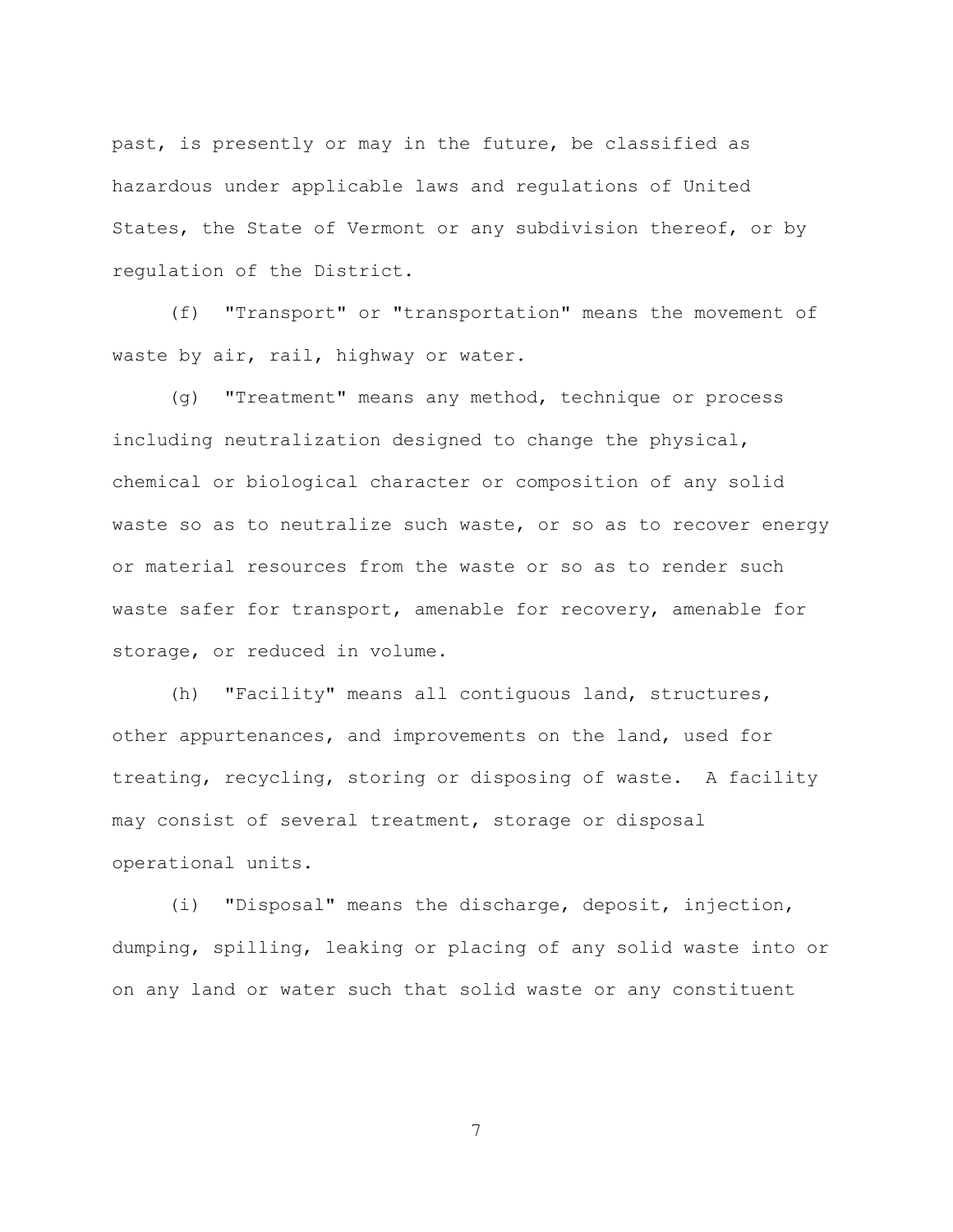thereof may enter the environment or be emitted into the air or discharged into any ground or surface waters.

(j) "Person" means any individual, partnership, company, corporation, association, unincorporated association, joint venture, trust, municipality, the State of Vermont or any agency, department or subdivision of the State, federal agency, or any other legal or commercial entity.

### ARTICLE II

#### THE BOARD

#### SECTION 1. AUTHORITY

All power and authority of the District shall be exercised by the Board except as provided in Article V.

#### SECTION 2. COMPOSITION

Each member of the District shall have one Supervisor on the Board for each 9 votes, or portion thereof to which it is entitled under Section 8 of this article. Each Supervisor must be a resident of his or her municipality, entitled to vote in municipal elections.

# SECTION 3. SELECTION OF SUPERVISORS

(a) Initial board. The initial Board shall be appointed by the legislative body of each member. Appointments shall be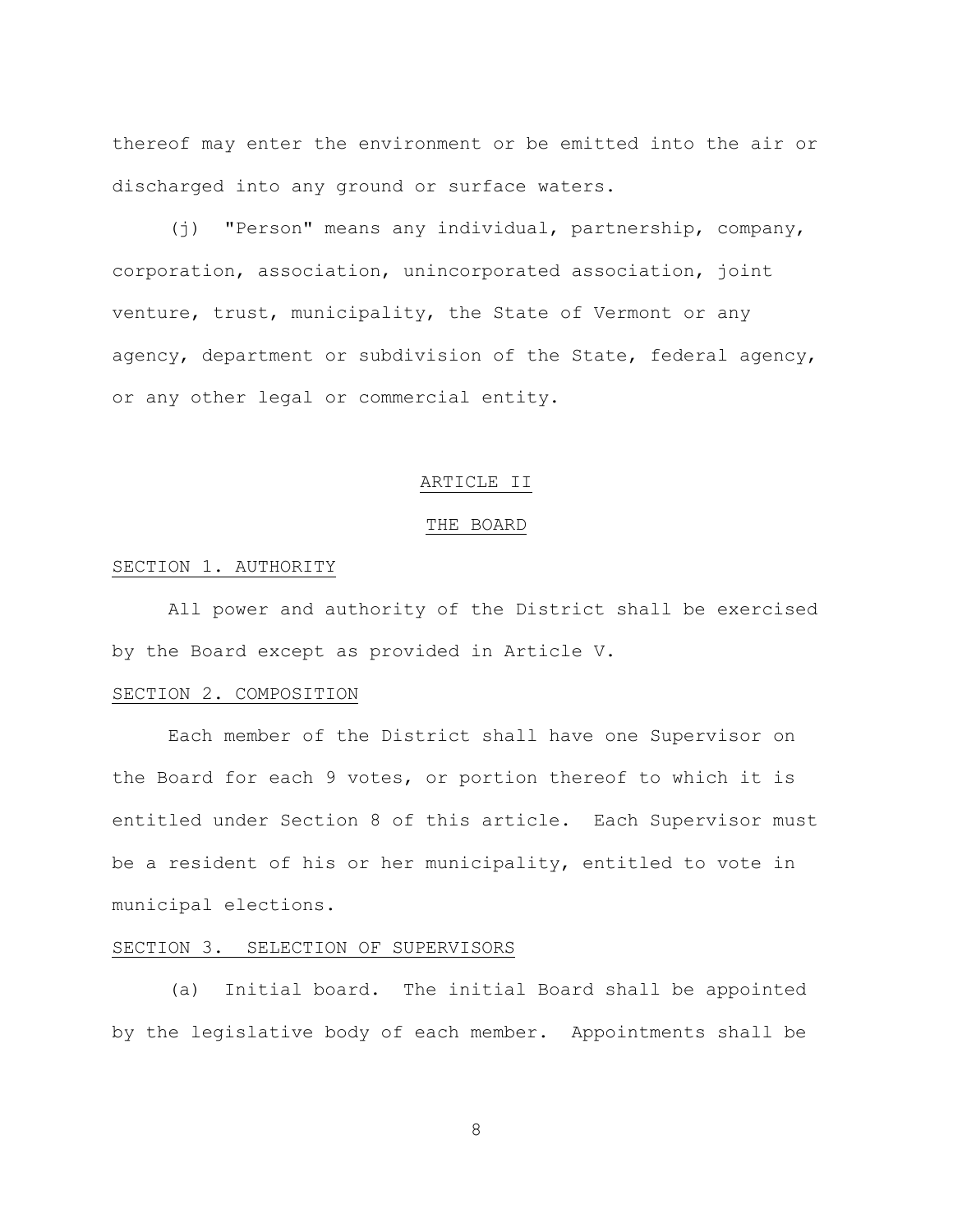made within thirty days of the effective date of this Agreement and certified by the Clerk of each Member to the Clerk of the District.

(b) Subsequent boards. For subsequent boards the voters of each Member shall decide the method by which its Supervisor(s) shall be chosen. Unless the voters of a Member decide at a regular or special meeting warned for that purpose to have their Supervisor(s) appointed by the legislative body of the Member, their Supervisor(s) shall be elected at their annual meeting for the term specified below.

(c) Terms. Supervisors on the initial Board shall serve for a term ending with the appointment or election of the Board in 1990. In order to stagger the terms of the Supervisors on the second Board, the initial Board at their organizational meeting shall draw by lot the terms which the Supervisors from their respective municipalities shall hold upon election or appointment of the second Board. At least half the Supervisors of the second Board shall serve two-year terms, and the remainder shall serve one-year terms. Thereafter, all terms shall be two years.

(d) Elections. Elections for Supervisor(s) shall take place biennially (except for the election following a one-year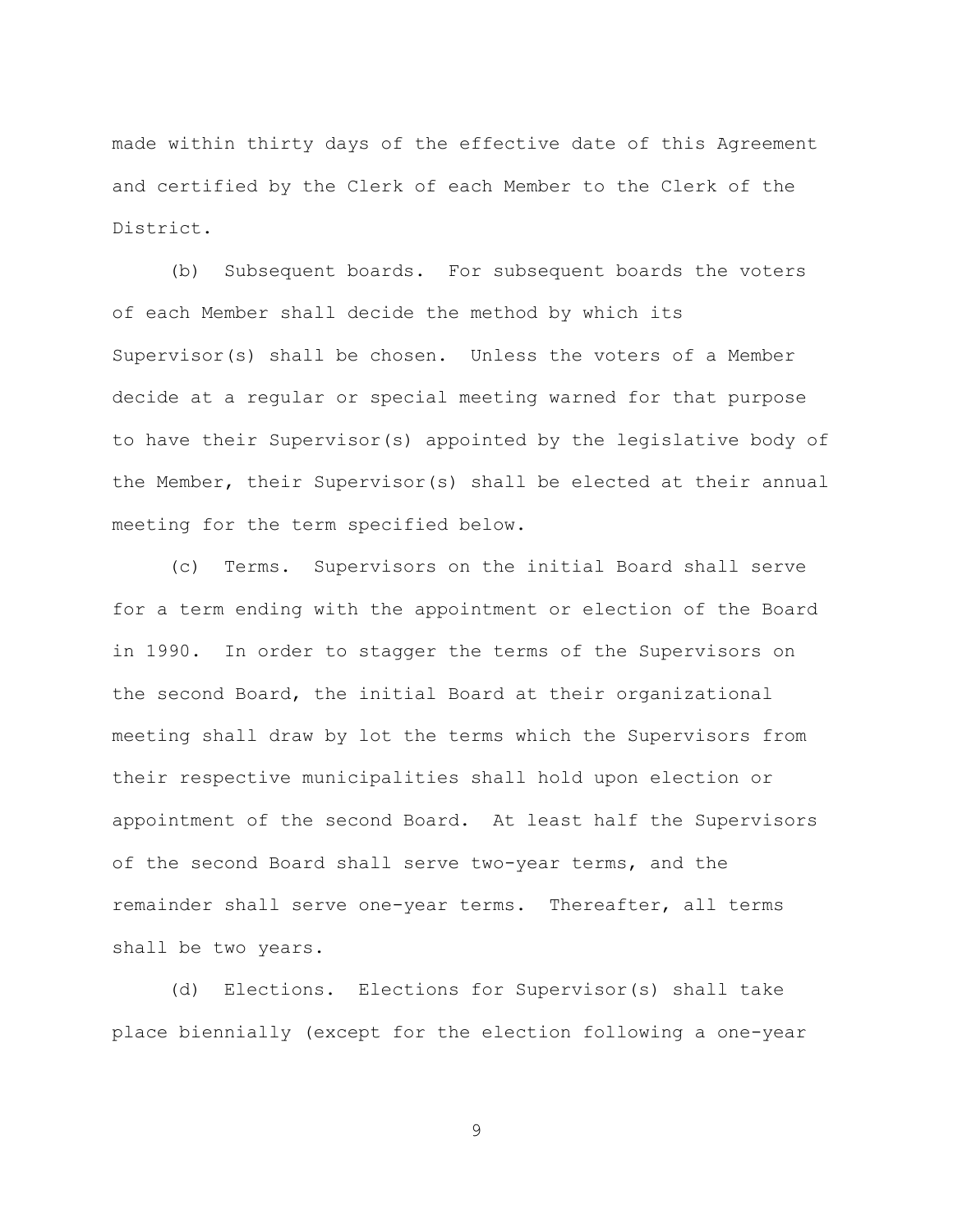term of a Supervisor to the second Board) at the annual meeting of each Member in the same manner as elections for the legislative body of the Member. Results of the election shall be certified by the clerk of each Member to the Clerk of the District.

(e) Appointments. If a Member chooses to have its legislative body appoint its Supervisor(s) to the District, the legislative body shall make its appointment by the end of March in the year in which the term of the preceding Supervisor for that Member expires. The Clerk of each Member shall certify its appointment to the Clerk of the District.

(f) Oath of Office. All Supervisor(s) shall take an oath of office similar to that taken by members of legislative bodies of municipalities, per section 831 of Title 24. The oath shall be administered by the Clerk of the Supervisor's municipality. SECTION 4. ORGANIZATIONAL MEETING

Within 60 days of the effective date of this agreement, the Chairperson of the Lamoille County Planning Commission shall designate a time and place for the organizational meeting of the initial Board. Annually thereafter, on the first Wednesday of April, the Board shall hold its organizational meeting at a time and place designated by the Board Chairperson. At the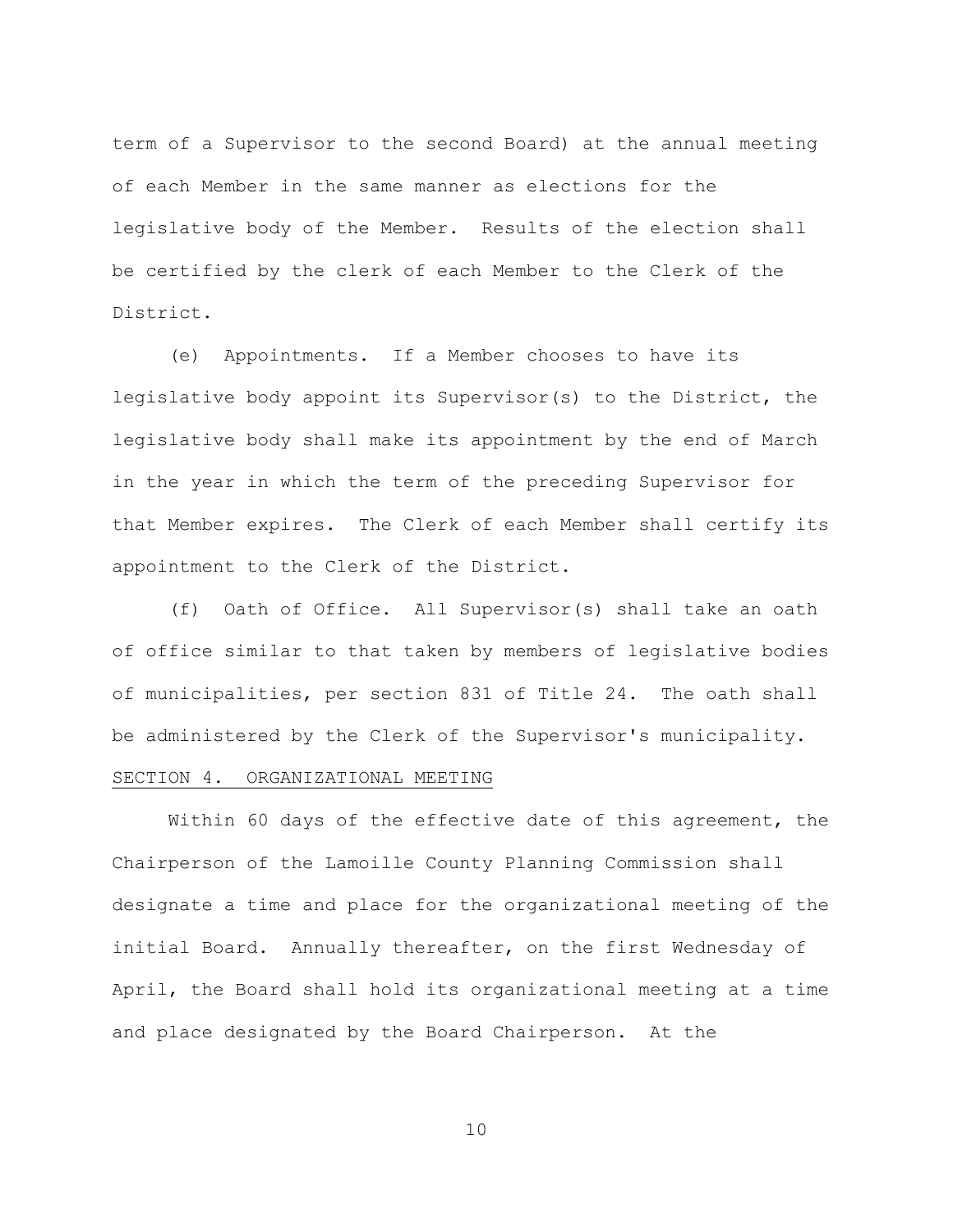organizational meeting, the Board shall elect from among its membership a Chairperson and a Vice-Chairperson, each of whom shall hold office for one year and until a successor is duly elected and qualified. For this election each Supervisor present shall cast one vote, except that no Supervisor shall be elected Chairperson for more than three consecutive terms unless Supervisors representing at least two-thirds of all votes entitled to be cast on behalf of all Members and comprising at least two-thirds of all possible Supervisors (including vacancies) shall so vote. The Chairperson and Vice-Chairperson who are elected at the organizational meeting of the initial Board shall hold office until the second Board elects their successors.

#### SECTION 5. REGULAR MEETINGS

A schedule of regular meetings of the Board shall be established at its annual organizational meeting. The schedule shall be sent to the Clerk of each Member for posting.

# SECTION 6. SPECIAL MEETINGS

Special meetings of the Board shall be called at any time by the Chairperson and shall be called by the Clerk upon written request of a majority of the Members of the Board. Each Supervisor shall be given at least 24-hours' notice of any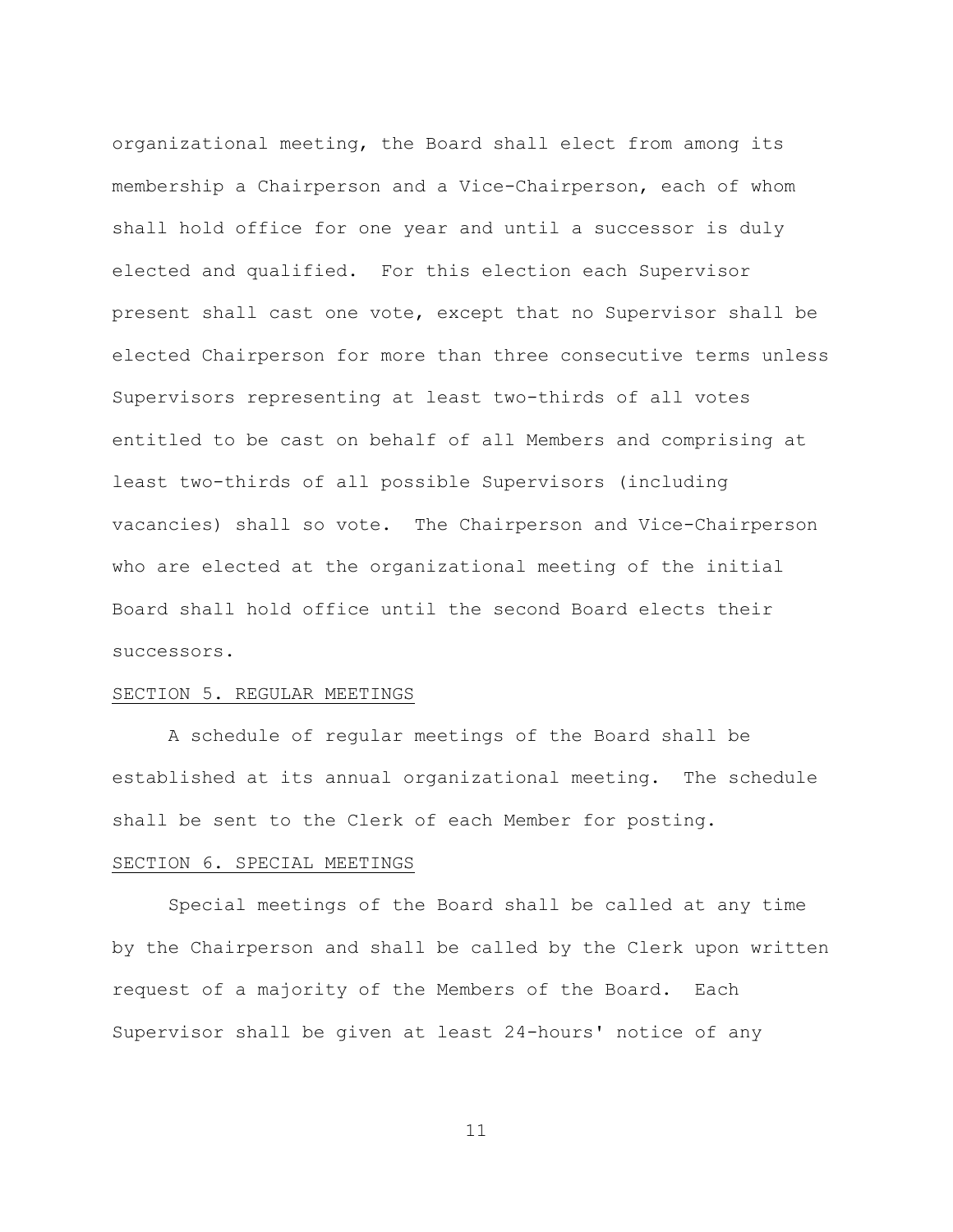special meeting by telephone, or by written notice delivered personally, or by regular mail. Notice by mail is effective upon deposit in the mail at least 72 hours before the special meeting. Supervisors waive the notice requirements if they attend the special meeting, unless attendance is for the sole purpose of protesting the holding of the meeting. No action may be taken at a special meeting which is not warned specifically in the notice.

# SECTION 7. QUORUM

To transact business, Supervisors who represent more than half of the Members and whose votes constitute more than 50% of the total votes of all Supervisors must be present. No proxies shall be allowed. A smaller number may adjourn to a later date, provided notice is given to all members as if such adjourned meeting were a special meeting. If a quorum is not attained at two consecutive regular meetings, a quorum may be attained at the next regular meeting by the presence of either Supervisors from half of the Members or Supervisors whose votes constitute 50% of the total votes of all Supervisors.

### SECTION 8. VOTING

Each member shall be entitled to one vote plus one vote for each 1500 people or any portion thereof of its population. The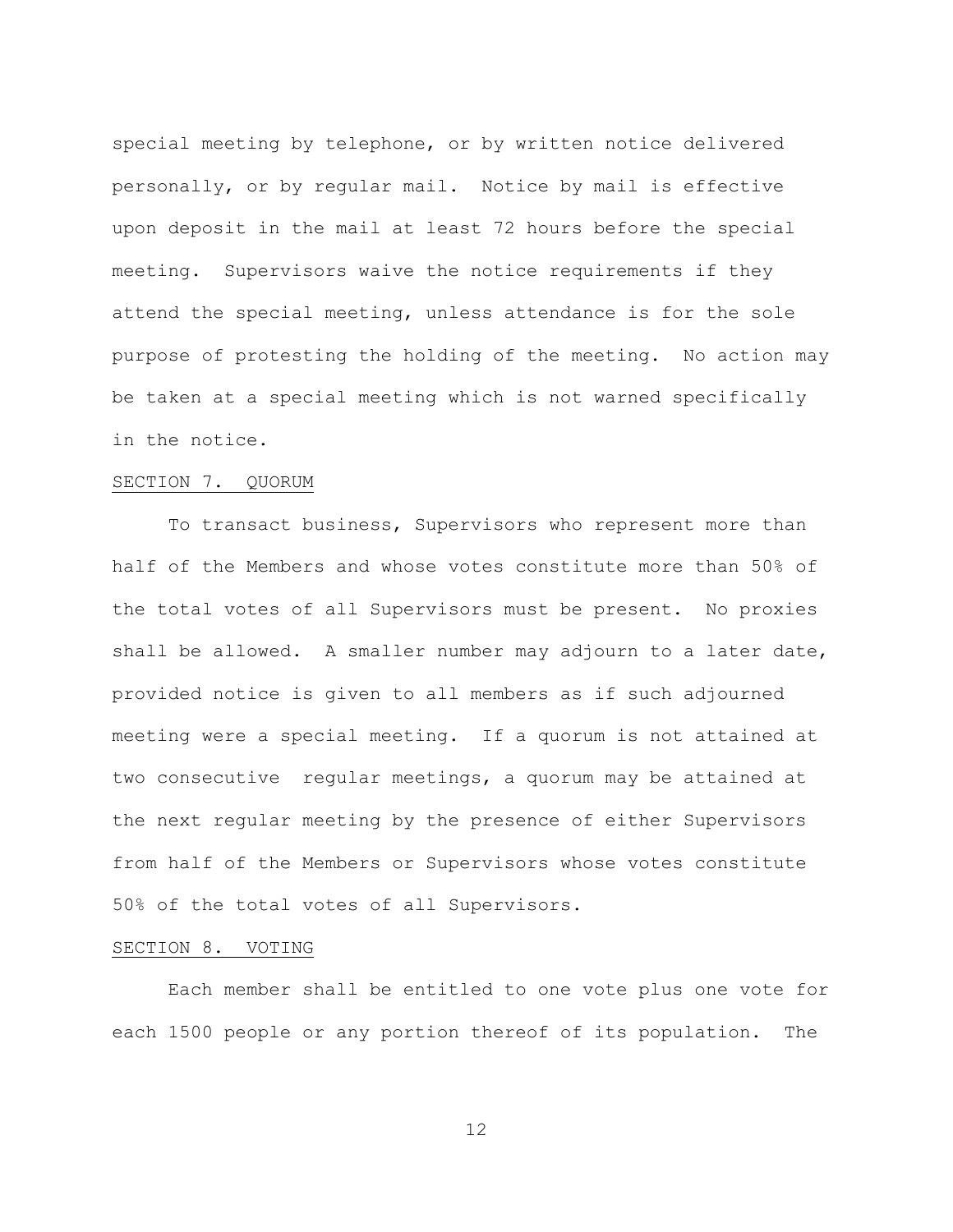number of votes entitled to be cast on behalf of any member entitled to more than one Supervisor shall be divided equally among its Supervisors. Fractional votes, if any, shall be taken into account. No Supervisor(s) may split votes. No proxies shall be allowed. Population shall be determined as follows until the results of the 1990 U.S. census are available for the Members:

| TOWN       | POPULATION |
|------------|------------|
| Belvidere  | 237        |
| Cambridge  | 2,289      |
| Craftsbury | 875        |
| Eden       | 715        |
| Elmore     | 487        |
| Hyde Park  | 2,182      |
| Johnson    | 2,728      |
| Morristown | 4,546      |
| Stowe      | 3,296      |
| Waterville | 521        |
| Wolcott    | 1,091      |
| Worcester  | 814        |

When the results of the 1990 census are available, and decennially thereafter when new U.S. decennial census data are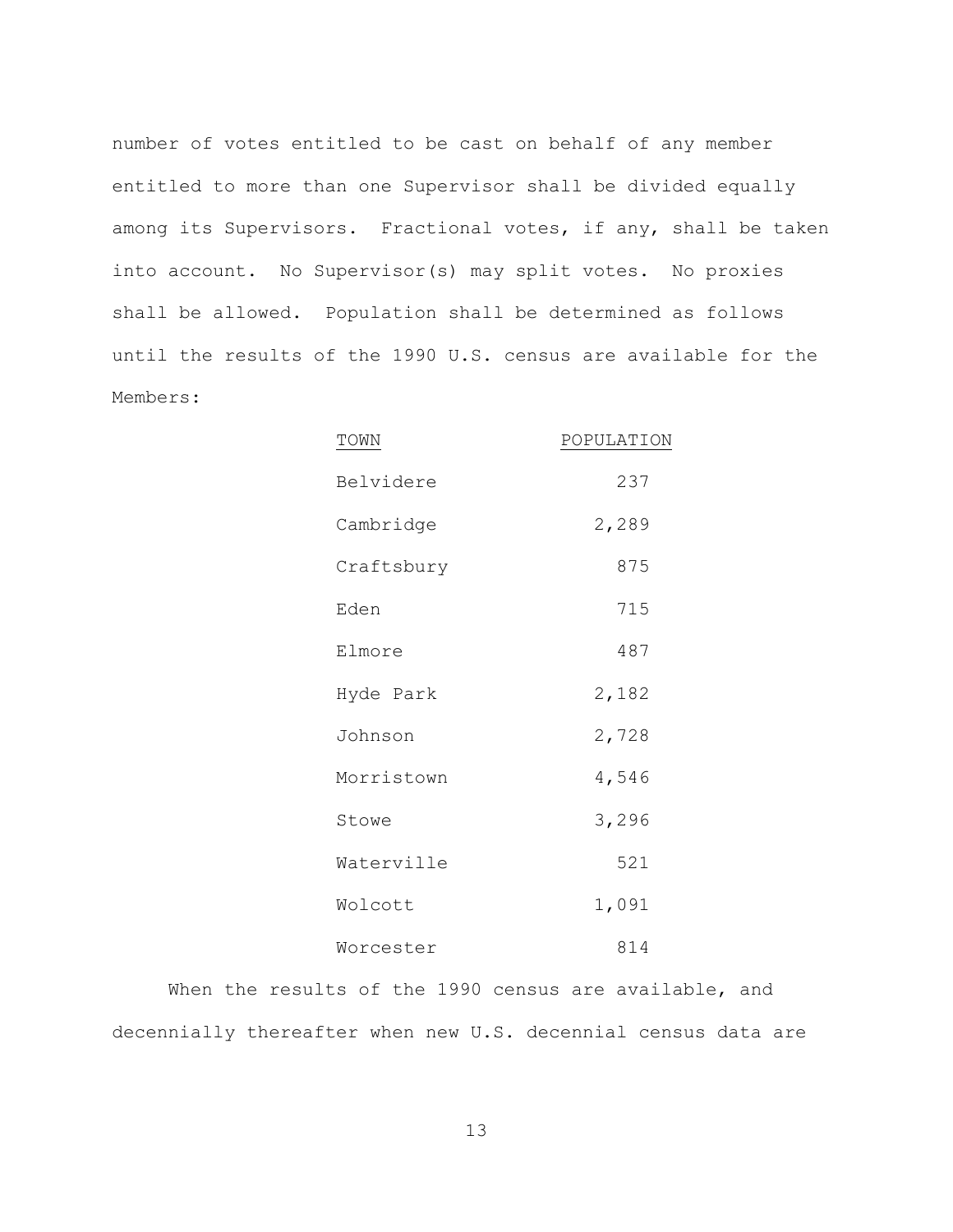available, the number of votes granted to each Member shall be determined at the next organizational meeting. Any action adopted by a majority of the votes cast at a meeting of the Board at which a quorum is present shall be the action of the Board. Approval of the siting of any District facility or of the condemnation by eminent domain of any property by the District shall require approval by Supervisors representing at least two-thirds of all votes entitled to be cast on behalf of all Members and comprising at least two-thirds of the Supervisors present.

### SECTION 9. VACANCY

A Supervisor may resign at any time by notice to the Chairperson of the legislative body of the municipality represented. The Board shall declare, by written certification to the legislative body of a member municipality, a vacancy for the position of the Supervisor from that member municipality after the Supervisor has failed to attend three consecutive meetings of the Board within one year beginning in March and ending in February of the subsequent year. Upon resignation, death, certification of vacancy by the Board or removal from the municipality by a Supervisor, the legislative body of that Member shall appoint a Supervisor for the remainder of the term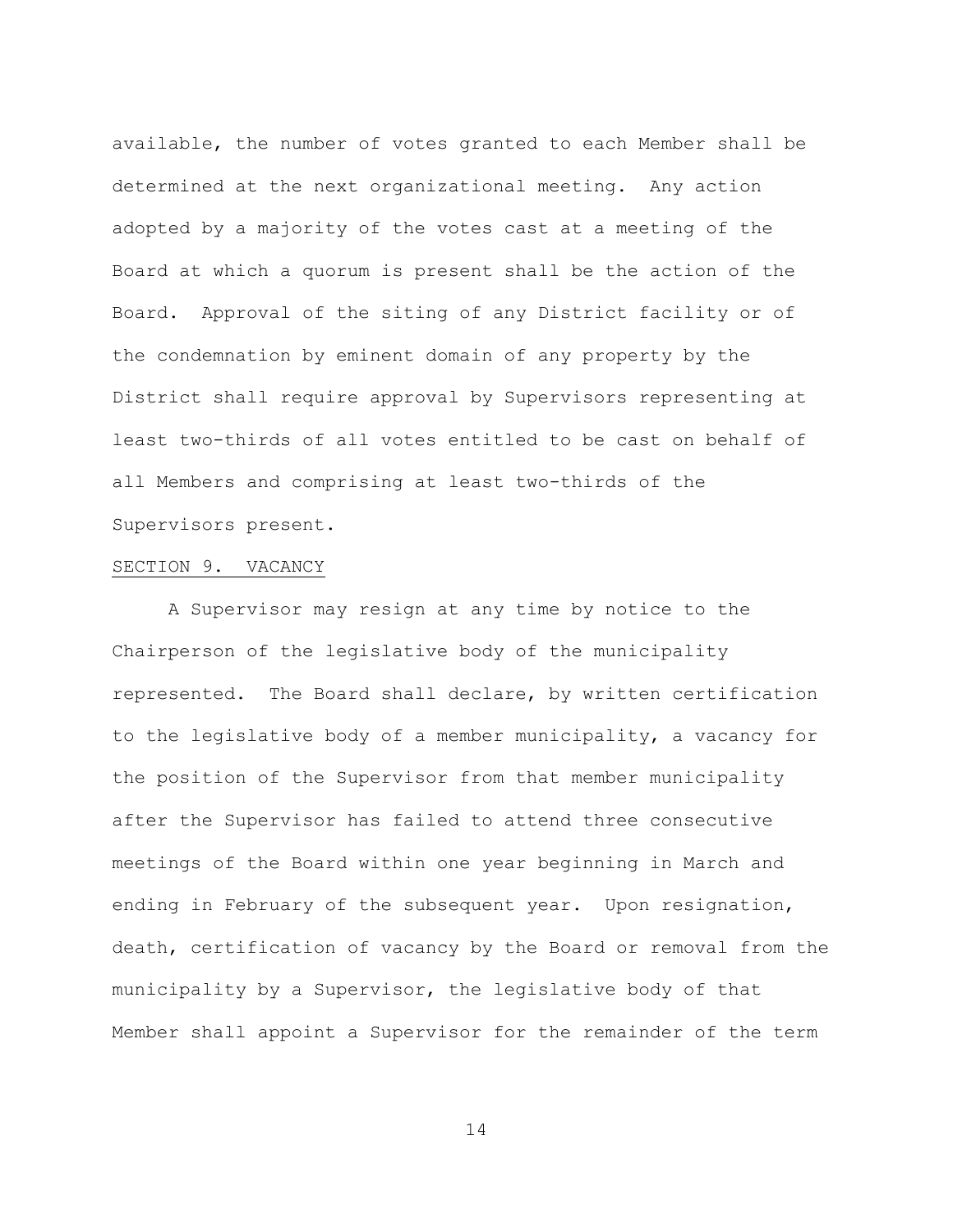of such Supervisor within 45 days. The appointment shall be certified by the Clerk of the Member to the Clerk of the District. For any vacancy, the number of votes attributable to such municipality shall not be counted for purposes of determining a quorum or the number of votes eligible to be cast by the Board during the period of such vacancy.

### SECTION 10. COMPENSATION

Each Member shall pay to its Supervisor such reimbursement of expenses or stipend as the Member shall determine.

### ARTICLE II**I**

### **OFFICERS**

### SECTION 1. OFFICERS

The officers of the District shall be the Chairperson and the Vice-Chairperson of the Board of Supervisors, the Clerk of the District, and the Treasurer of the District. There may also be an Assistant Clerk, an Assistant Treasurer, a Grand Juror, and an Acting Chairperson. No person may hold more than one office at the same time.

#### SECTION 2. BOND

Within 30 days of their election or appointment, all officers shall post bond in such amounts as shall be determined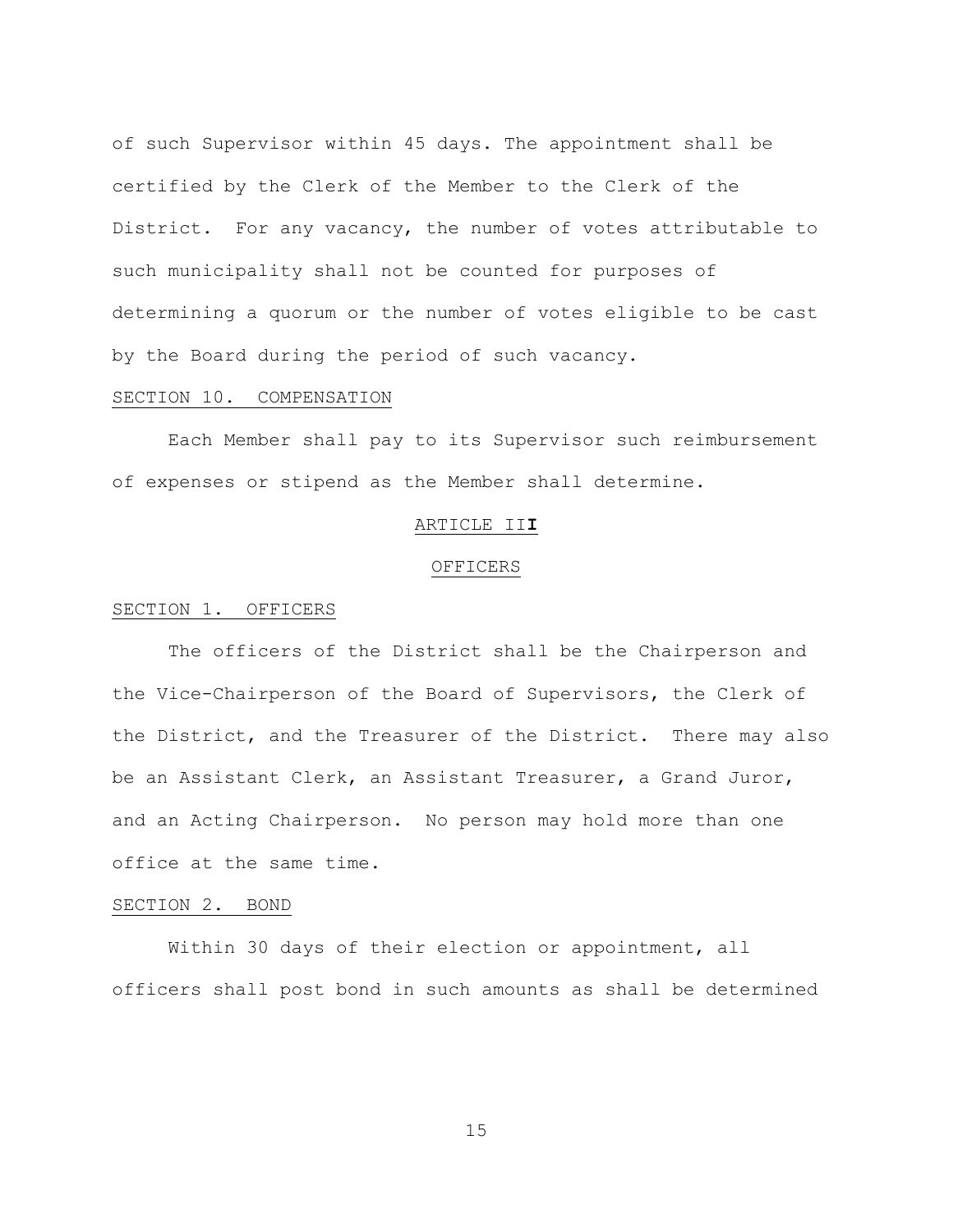by the Board. The cost of such bond shall be borne by the District.

#### SECTION 3. CHAIRPERSON

The Chairperson of the Board shall be the chief executive officer of the District. The Chairperson shall preside at all meetings of the Board and shall make and sign all contracts on behalf of the District upon approval by the Board. The Chairperson shall perform all the duties incident to the position and office.

#### SECTION 4. VICE-CHAIRPERSON

The Vice-Chairperson shall preside during the absence of the Chairperson or in the event the Chairperson elects not to preside. In either case, the Vice-Chairperson shall have the same duties and authority as the Chairperson.

## SECTION 5. ACTING CHAIRPERSON

When both the Chairperson and Vice-Chairperson are either absent or elect not to preside, the Board shall designate a member of the Board to serve as Acting Chairperson. In any such case, the Acting Chairperson shall have the same duties and authority of the Chairperson and shall serve until either the Chairperson or Vice-Chairperson resume their duties.

# SECTION 6. CLERK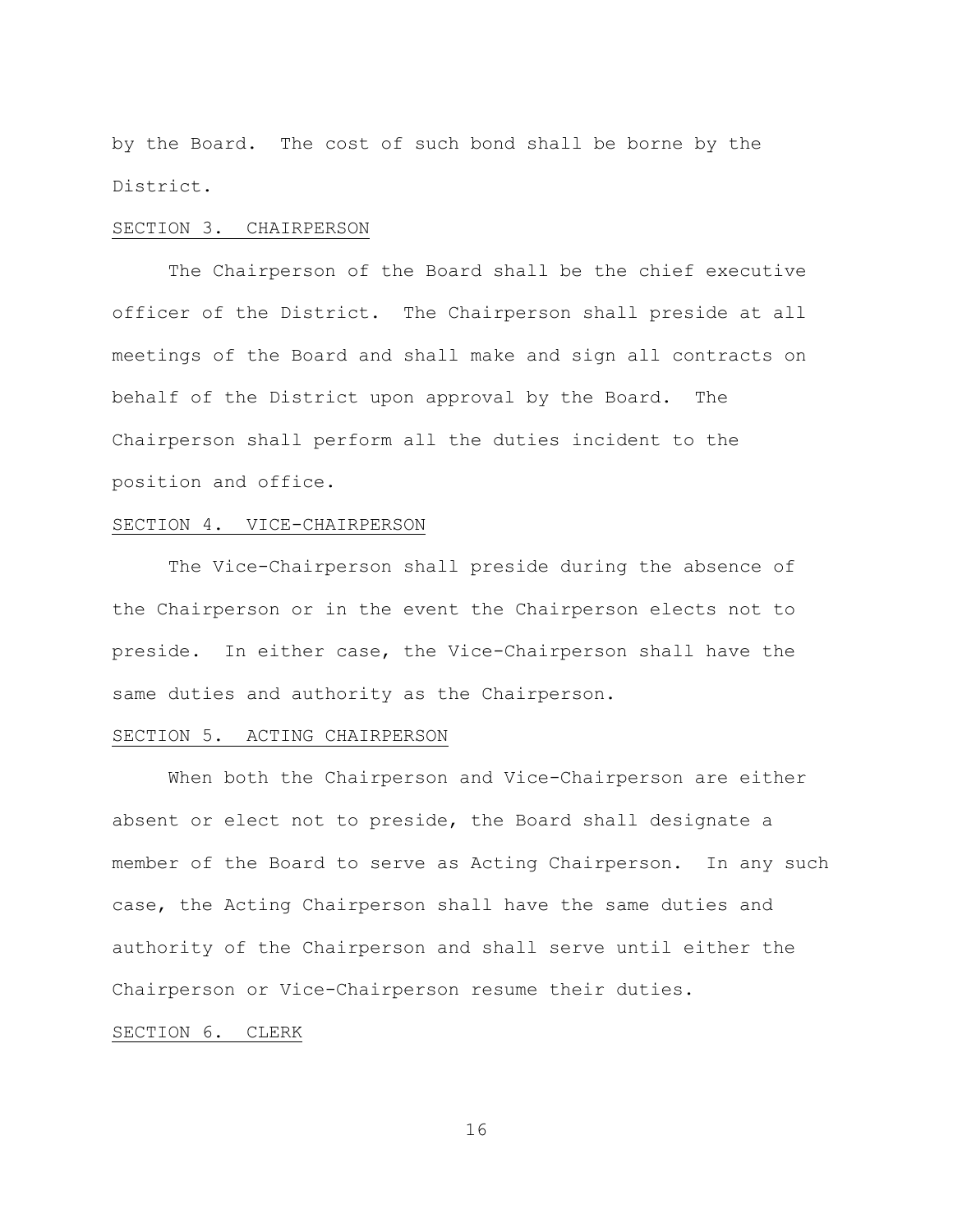The Clerk of the District shall be appointed by the Board. The Clerk, with the approval of the Board, may appoint an Assistant Clerk. Neither the Clerk nor the Assistant Clerk may be a Supervisor. The Clerk shall have charge and custody of the public records of the District and the seal of the District. The Clerk shall record all votes and proceedings of the District, including meetings of the District and meetings of the Board and shall cause to be posted and published all warnings of meetings of the District. The Clerk shall prepare all warnings of meetings of the District as required by Article V. Following approval by the Board the Clerk shall cause the annual report to be distributed to the legislative bodies of the Members. The Clerk shall prepare and distribute any other reports required by laws of the State of Vermont and resolutions or regulations of the Board. The Clerk shall perform all the duties and functions incident to the office of secretary or clerk of a body politic and corporate.

#### SECTION 7. TREASURER

The Treasurer of the District shall be appointed by the Board. The Treasurer, with the approval of the Board, may appoint an Assistant Treasurer. Neither the Treasurer nor the Assistant Treasurer may be a Supervisor. The Treasurer shall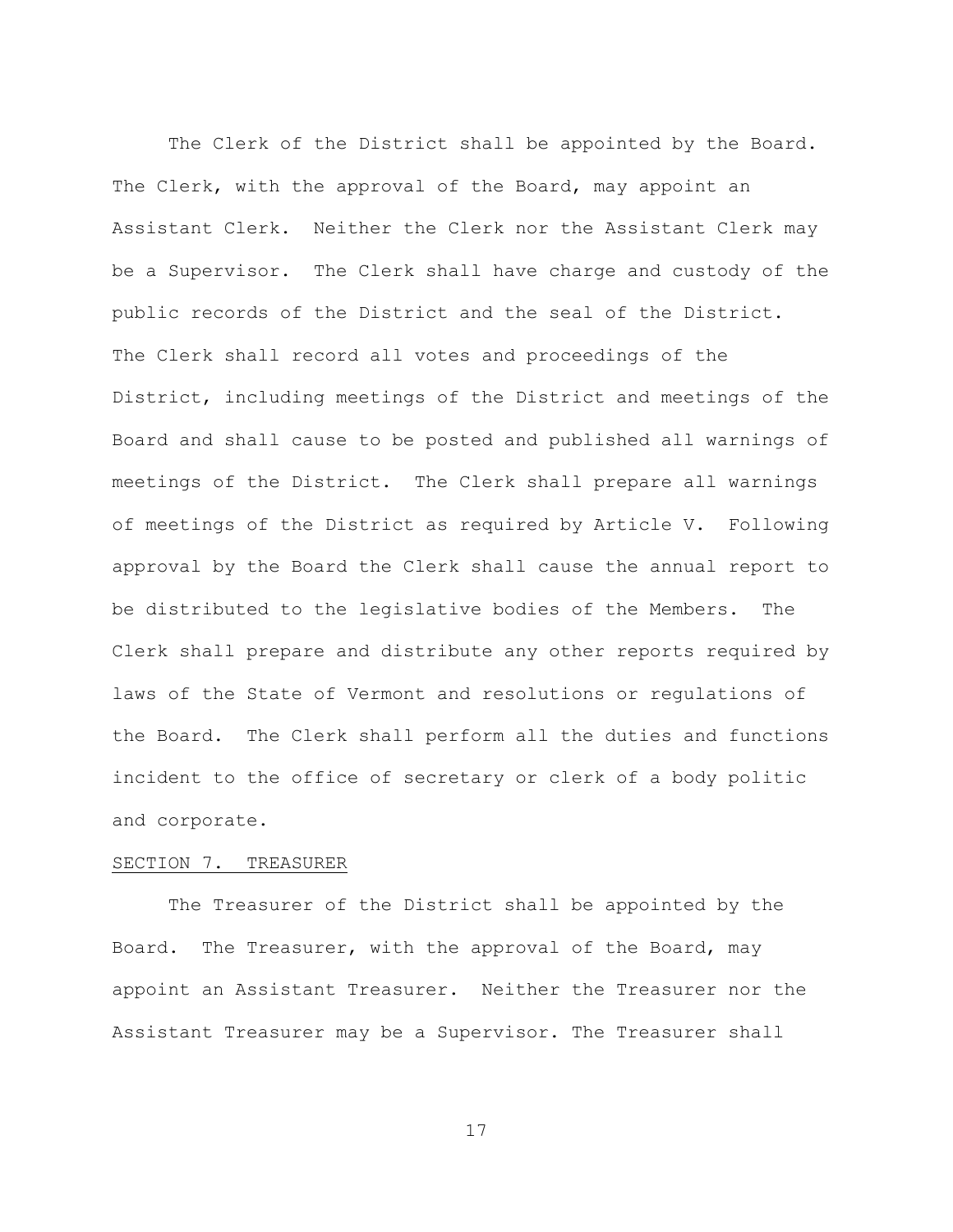have the custody of the funds of the District and shall be the disbursing officer of the District. When authorized by the Board of Supervisors, the Treasurer shall sign, make or endorse in the name of the District all checks and orders for the payment of monies and pay out and disburse the same.

# SECTION 8. GRAND JUROR

The Board may appoint a Grand Juror who shall inquire into any person's offenses under the District's regulations or applicable law and present them to the proper authority. If the Attorney General or the State's Attorney is unwilling to prosecute such offenses, the Grand Juror may do so. For these purposes, the Grand Juror shall have the same authority within the District as a State's Attorney. The Grand Juror shall not be a Supervisor.

## SECTION 9. OPEN MEETINGS AND PUBLIC RECORDS

The conduct of all meetings and the maintenance of all records of the District and the Board shall be governed by the laws of this State relating to open meetings and accessibility of public records.

### SECTION 10. AUDIT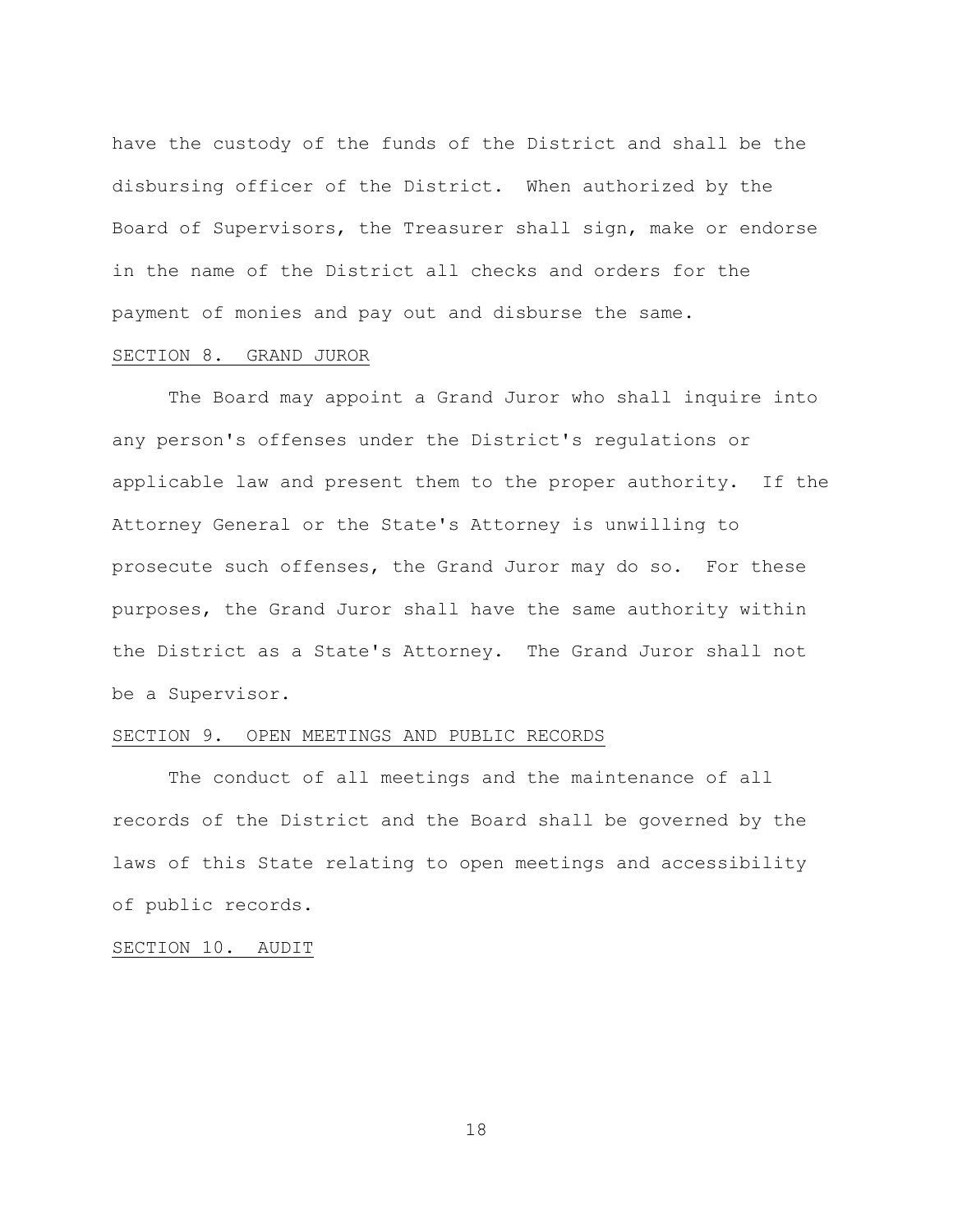The Board shall cause an audit of its financial records to be performed annually by an independent professional accounting firm or a certified public accountant.

### SECTION 11. COMMITTEES

The Board shall have the authority to establish any and all committees as it may deem necessary.

#### SECTION 12. COMPENSATION

Officers of the District shall be paid such compensation or reimbursement of expenses, or both, as shall be determined by the Board.

### SECTION 13. RECALL OF OFFICERS

An officer may be removed by a vote of two-thirds of the Supervisors of the entire Board whenever, in its judgment, the best interest of the District will be served. For this action, each Supervisor shall cast one vote.

#### ARTICLE IV

### FISCAL AFFAIRS

### SECTION 1. FISCAL YEAR

The fiscal year of the District shall commence on July 1 and end on June 30 of each year.

#### SECTION 2. BUDGET APPROPRIATION AND ASSESSMENT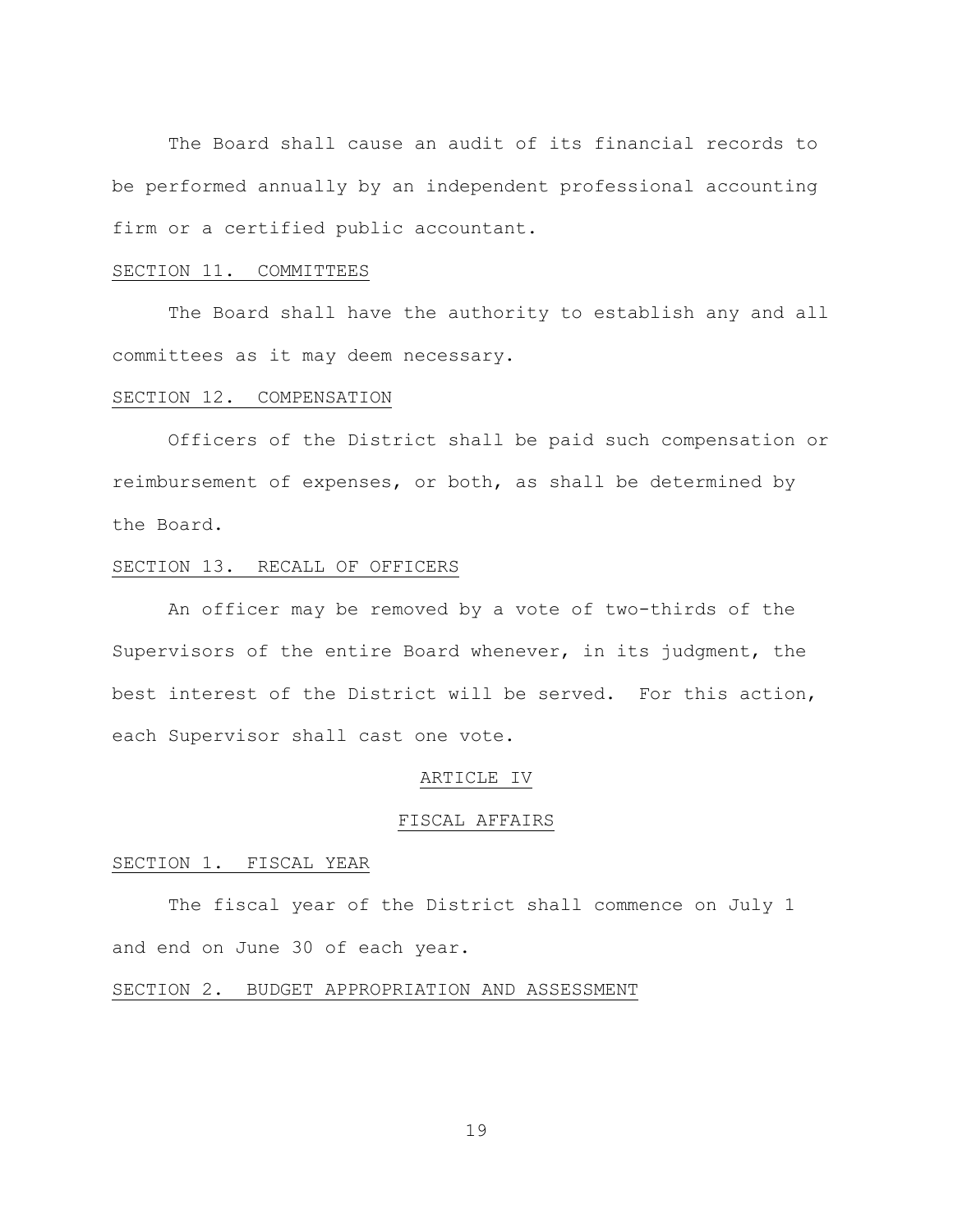(a) PROPOSED BUDGET. Annually on or before the first day of November, the Board shall approve and cause to be distributed to the legislative body of each member municipality for review and comment an annual report of its activities, including a financial statement, and proposed budget of the District for the next fiscal year. The Board shall hold a public hearing on or before the first day of December of each year to receive comments from the legislative bodies of the Members and hear all other interested persons regarding the proposed budget. Additional public hearings may be held if the Board deems it appropriate to do so. Notice of such hearing(s) shall be the same as that specified under Section 3 of Article V, except that for additional public hearings the time requirements of that section shall be reduced by 15 days and notice(s) need only be published once. The Board shall give consideration to all comments received and make such changes to the proposed budget as it deems advisable.

(b) BUDGET ADOPTION, APPROPRIATIONS, AND ASSESSMENT. Annually on or before January 1, the Board shall adopt the budget, appropriate the sums which it deems necessary to operate and carry out the District's functions for the next ensuing fiscal year, assess each Member for its proportionate share of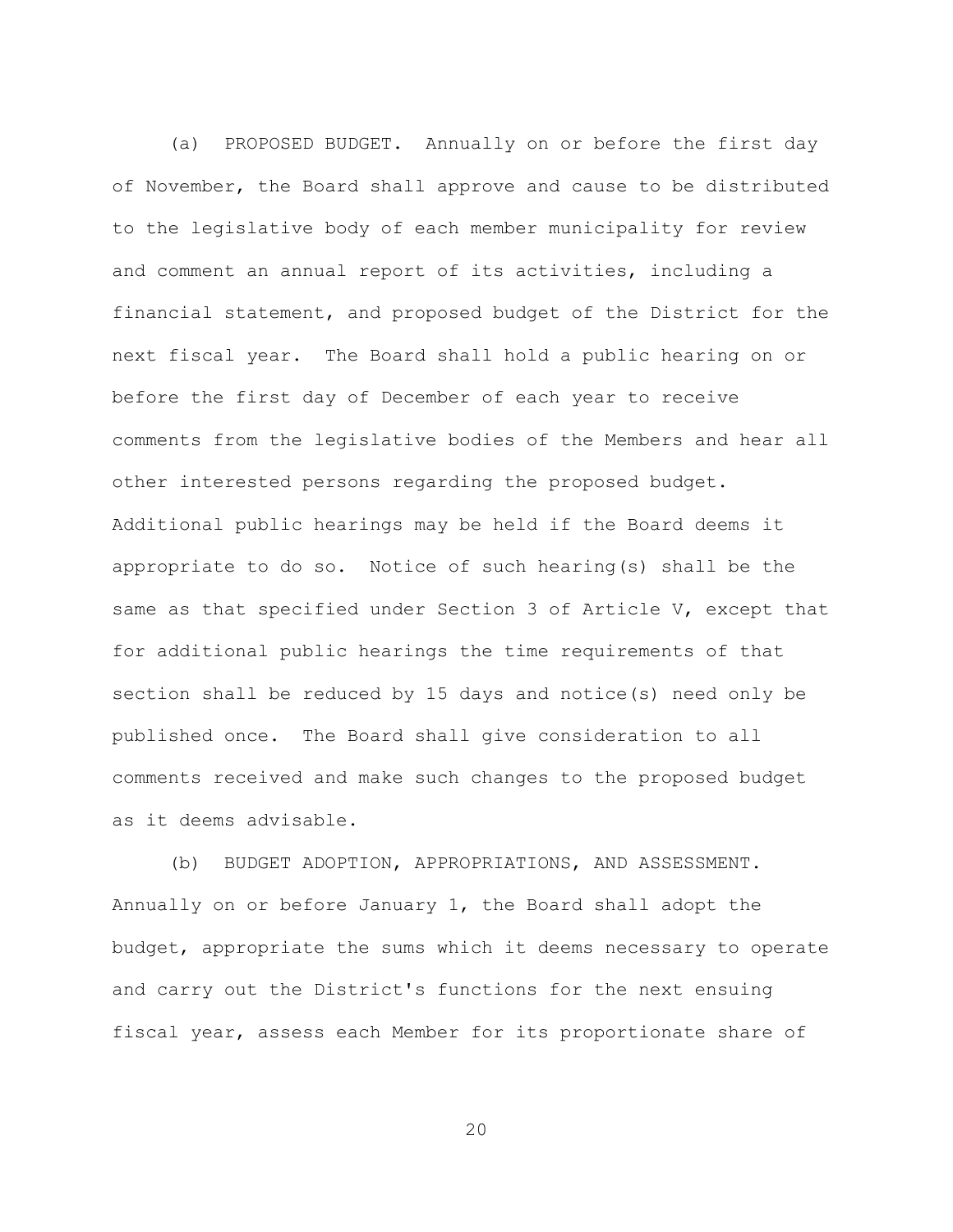the sums so appropriated, less revenues anticipated from the Member through tipping fees, and adopt a schedule designating when such assessments are due and payable by the Members.

(c) APPORTIONMENT OF ASSESSMENTS. Assessments shall be apportioned among the Members on the basis of relative tonnage or volume of solid waste generated by or within each of the Members. Each Member shall be assessed a percentage of the sum appropriated equal to the ratio which the solid waste generated by or within the Member in the prior year bears to the total solid waste generated by or within the District. If the Board determines in any year that the assessments for the previous year were substantially inequitable it shall retroactively adjust the prior year's assessment such that any overcharged Member is given a proportionate credit against future assessments and any undercharged Member is assessed a proportionate surcharge payable over a period that the Board determines will be reasonable. The foregoing notwithstanding the Board may levy special assessments for waste which require special or disproportionately expensive treatment not reflected by tonnage or volume.

SECTION 3. COLLECTION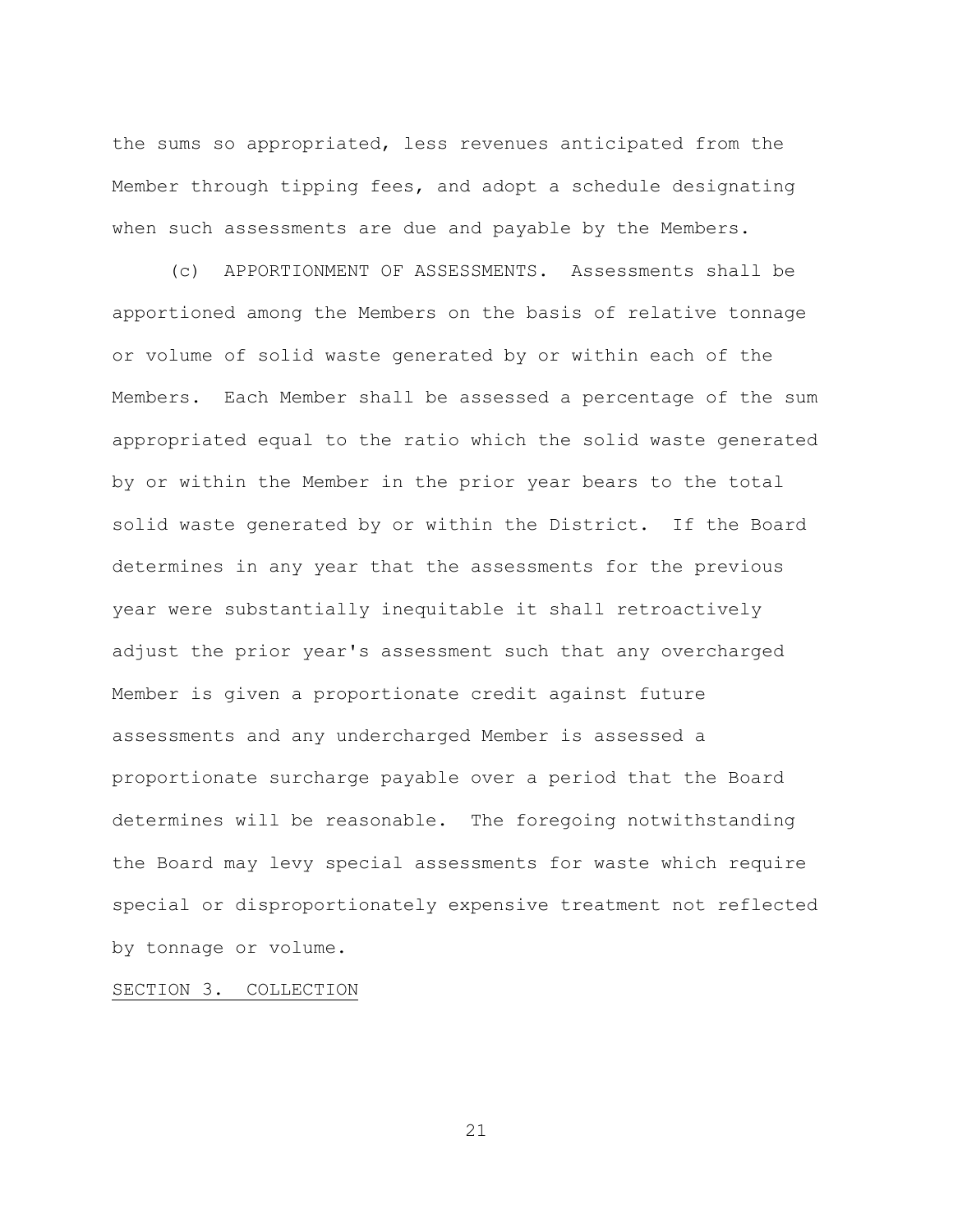Annually on or before the first day of February, the Treasurer shall issue and present a warrant to the legislative body of each Member requiring that the amount of such assessment be paid beginning not sooner than July in accordance with the schedule of payments adopted by the Board. The legislative body of each Member shall draw an order on the municipal treasurer for the amount of such assessment and the municipal treasurer shall pay to the District Treasurer the amount of such order. If any Member shall fail to pay when due any assessment against it by the District, it shall incur an additional charge that the Board determines will be reasonable. However, the charge shall not exceed the maximum charge which municipalities may charge for delinquent real property taxes plus interest. Interest shall be charged at a rate the Board determines to be reasonable. Such additional charge and interest, together with the amount due, court costs and reasonable attorney fees of the District may be recovered by the District in a civil action brought in the Lamoille Superior Court under this section, notwithstanding any other remedy available to the District.

## SECTION 4. LIMITATIONS OF APPROPRIATIONS

Appropriations made by the Board for the various estimates of the budget as defined in Section 2 of Article IV above shall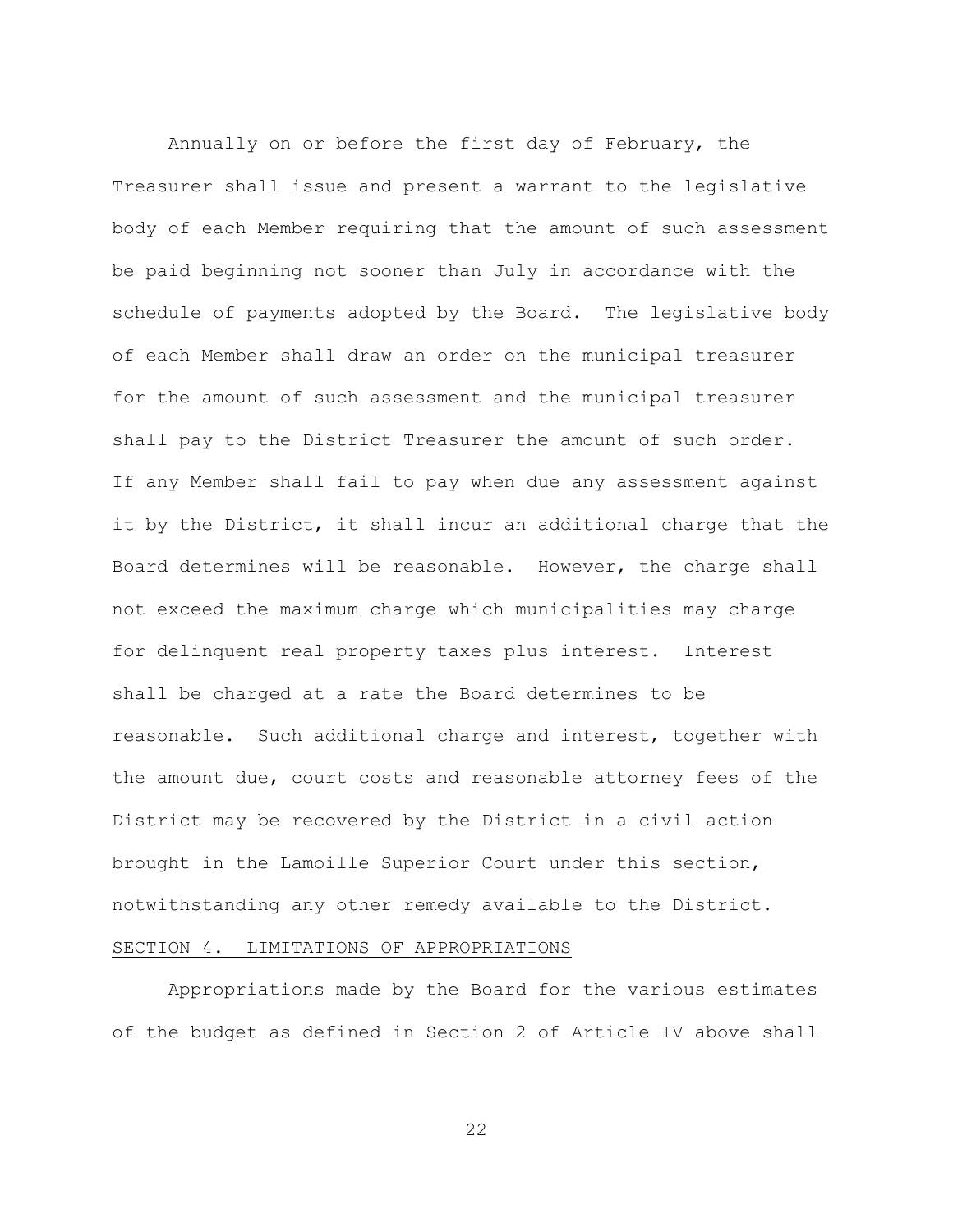be expended only for such estimates; however, by majority vote of the Board the budget may be amended from time to time to transfer funds between or among such estimates. Any balance left or unencumbered in any such budget estimate shall laspe at the end of the fiscal year. The amount of any deficit at the end of the fiscal year, shall be included in the next proposed operating budget and paid out of the appropriations for that budget year.

### SECTION 5. INDEBTEDNESS

(a) SHORT-TERM BORROWING. The Board may borrow money through the issuance of notes of the District for the purpose of paying current expenses of the District. Such notes must mature within one (1) year. The Board may also borrow money in anticipation of assessment to each Member in an amount not to exceed ninety percent (90%) of the amount assessed for each year, and may issue notes of the District which must mature within one (1) year. The Board may also borrow money in anticipation of grants-in-aid from any source and any revenues other than assessments through the issuance of notes of the District. Such notes must mature within one (1) year but may be renewed as provided by general law. The Board may also borrow money in anticipation of bond proceeds which have been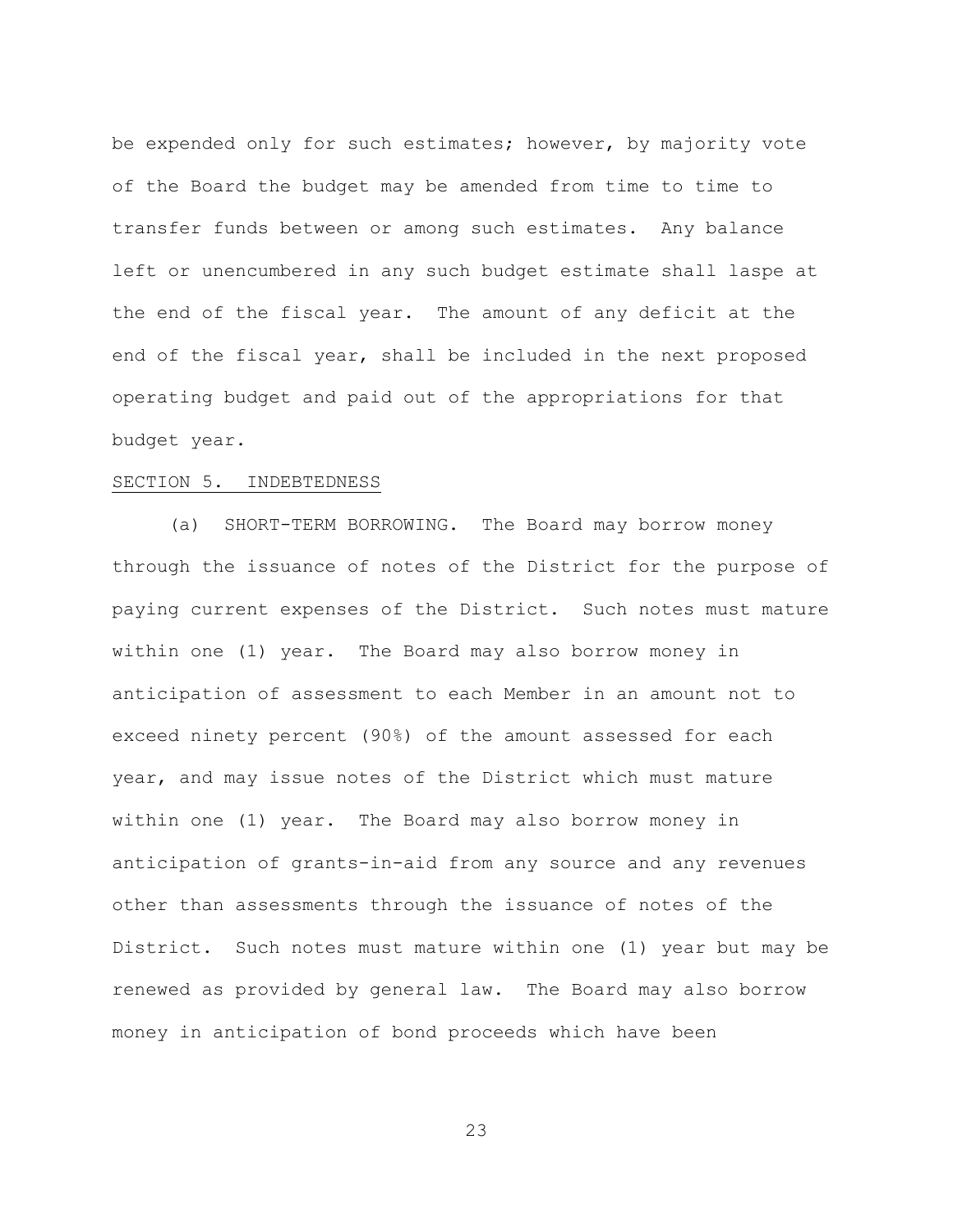authorized as provided herein. Said notes shall be issued as provided in 24 V.S.A. Chapter 53.

(b) LONG-TERM INDEBTEDNESS

 (1) SUBMISSION TO VOTERS. On a petition signed by at least ten percent (10%) of the voters of the District, the proposition of incurring a bonded debt or other indebtedness to pay for public improvements or of authorizing a long-term contract shall be submitted by the Board to the voters thereof at a special meeting to be held for that purpose. In the alternative, when the Board shall determine by resolution passed by the majority of members present and voting at a duly warned and called meeting, that the public interest or necessity demands improvements or a long-term contract, and that the cost of the same will be too great to be paid out of the ordinary annual income and revenue, it shall order the proposition of incurring indebtedness or of authorizing a long-term contract to be submitted to the voters of the District at a meeting to be held for that purpose. A "long-term contract" means a contract in which the District incurs obligations for which the costs are too great to be paid out of the ordinary annual income and revenues of the District, in the judgment of the Board. The term "long-term contracts" shall not include any contract that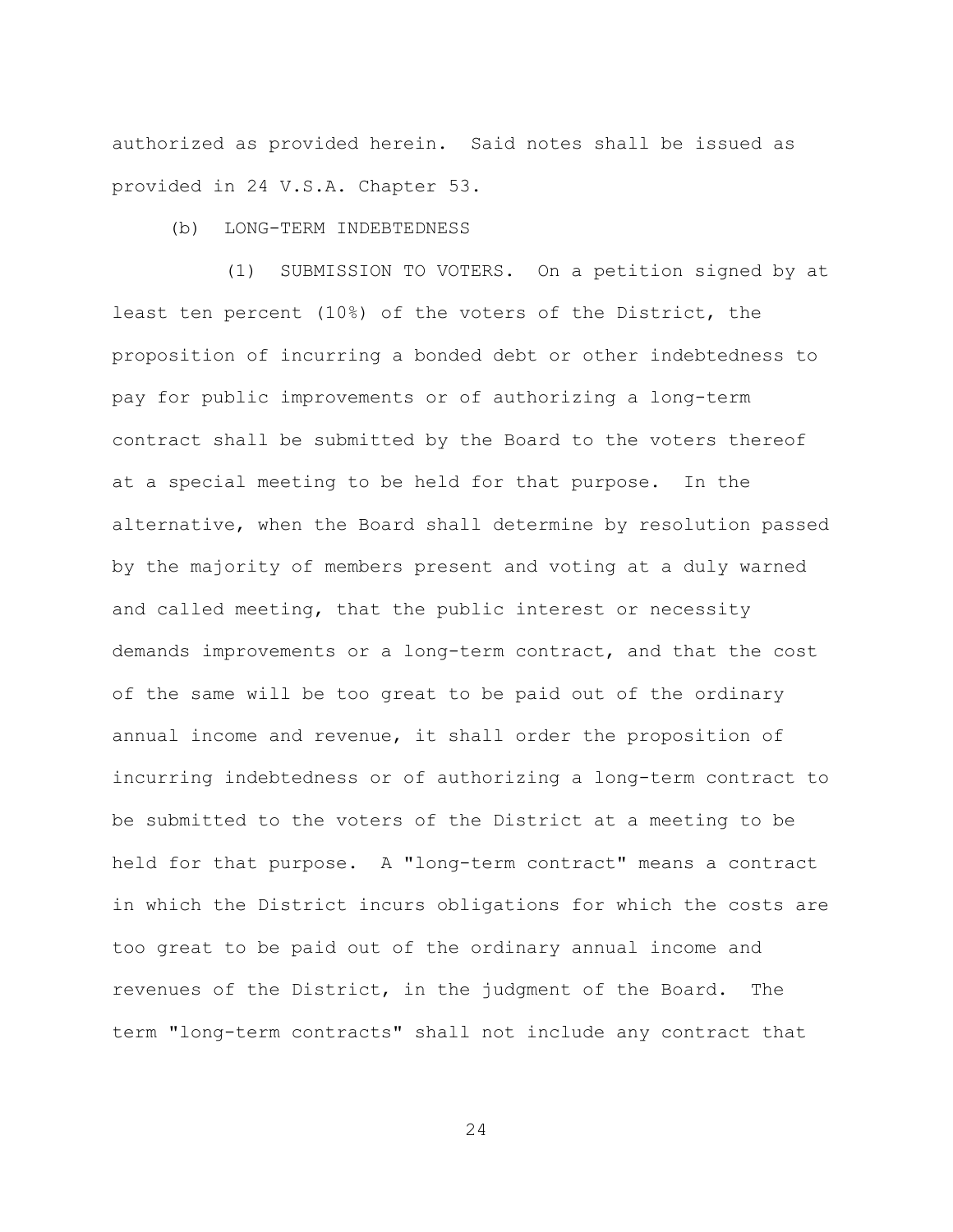is subject to annual renewal or extension at the election of the District, or any contract pursuant to which payment by the District shall be subject to annual appropriations in accordance with the annual budget, or any contract for services or the purchase or lease of equipment, materials or supplies needed in the ordinary course of business of the District. The term "public improvements" shall include improvements which may be used for the benefit of the public, whether or not publicly owned or operated. Bonded debt or other indebtedness may be authorized for any purpose permitted by chapter 53 of Title 24, chapter 119 of Title 24, and chapter 12 of Title 10, or any other applicable statutes for any purpose for which the District is organized. The Board may not submit to the voters more than twice in the same calendar year the proposition of incurring bonded or other indebtedness to pay for the same or similar public improvement or of entering the same or similar long-term contract.

Any bonds, notes or other evidence of indebtedness of the District may be sold at par, premium, or discount, at public or private sale or to the Vermont Municipal Bond Bank, as the District, acting through the Board of Supervisors, shall determine.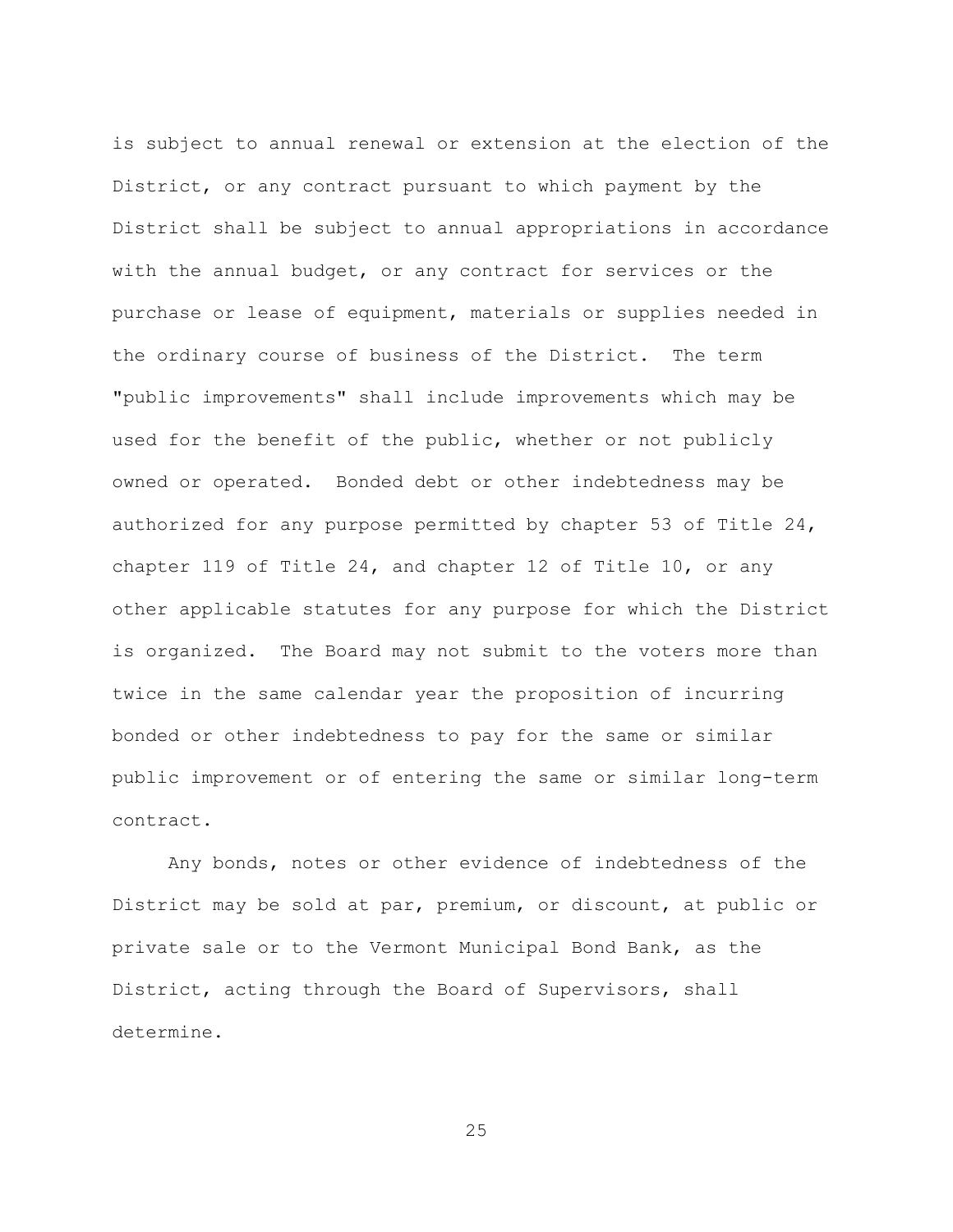(2) WARNINGS OF MEETING. The warning of a special meeting of the District to incur bonded debt or other indebtedness or to authorize a long-term contract shall state the object and purpose for which the indebtedness or long-term contract is proposed to be incurred or authorized, the estimated cost of the improvements or service, the amount of bonds or other evidence of indebtedness proposed to be authorized, a summary of the terms of any contract proposed to be authorized, and means of raising or apportioning costs entailed thereby for debt service or payments under a long-term contract. The warning shall state the places where and the date and time when the meeting shall be held and the hours of opening and closing the polls. The Board, in cooperation with the Board of Civil Authority of each member municipality, shall determine the number and location of polling places. There shall be at least one polling place in each Member.

(3) NOTICE OF MEETING. The Clerk of the District shall cause notice of such special meeting to be published in one or more newspapers of known circulation in the District once a week for three consecutive weeks on the same day of the week, the last publication to be not less than five nor more than ten days before such meeting. Notice of such meeting shall also be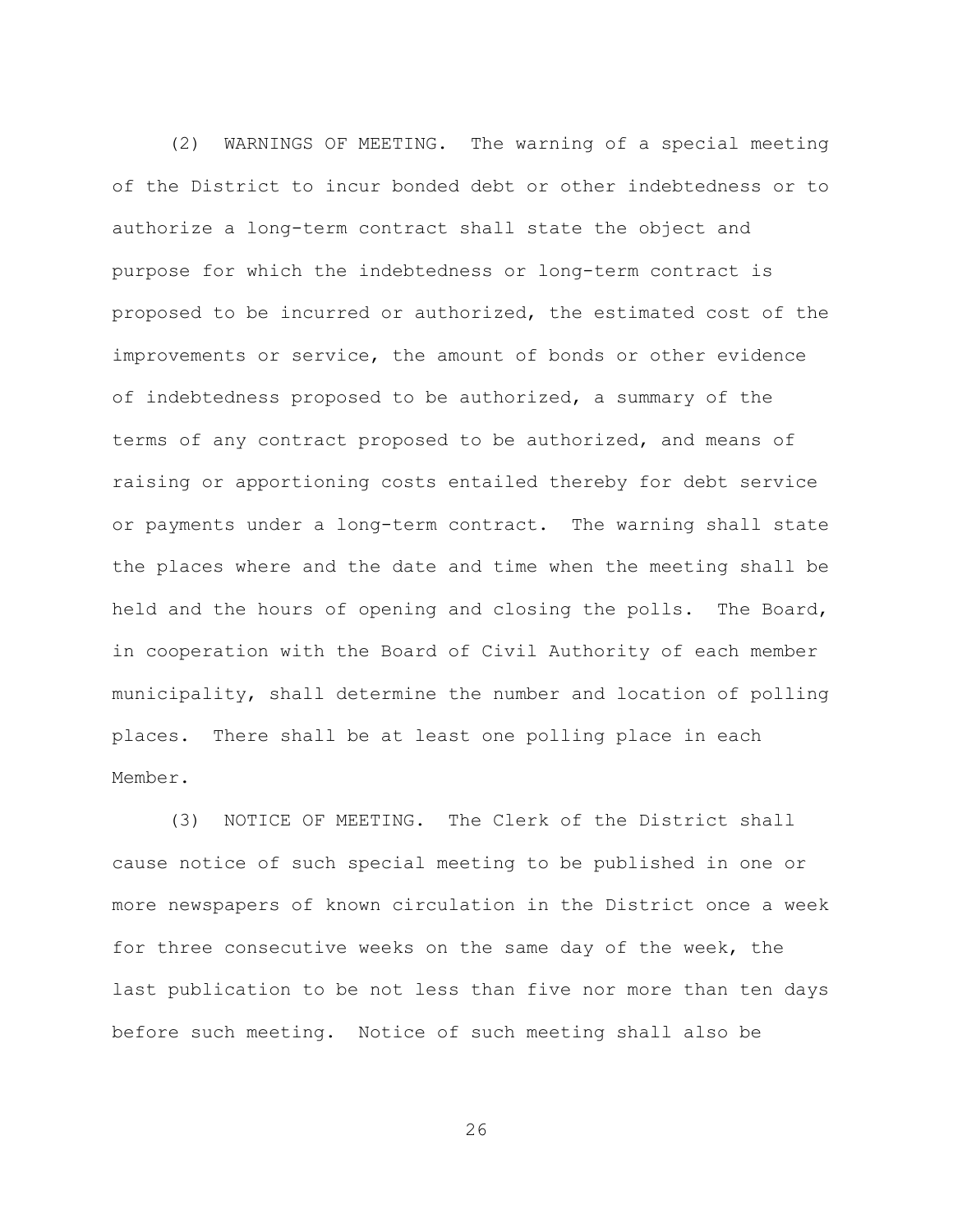posted in at least three public places within each member municipality at least thirty and not more than forty days before the meeting and be filed with the clerk of each Member and the Clerk of the District prior to posting.

(4) AUTHORIZATION. The Board shall meet within twenty-one days of the special meeting and each Member shall cast its votes through its Supervisor(s) according to Section 8 of Article II for or against the issuance of bonds or other indebtedness or to authorize a long-term contract based upon the majority of votes cast by that Member's voters. When the majority of votes of the Board so cast favor the issuance of bonds or other indebtedness or to authorize a long-term contract, the District shall be authorized as provided in chapter 53 of Title 24 (Indebtedness) or other applicable statutes, or to enter into the long-term contract. The ballots cast in each Member shall be counted by the election officials of each Member, preserved and secured with the checklist, and thereafter the results shall be certified to the District Clerk within 48 hours. The provisions of Title 17, Vermont Statutes Annotated, and Article V, Sections 7 (Australian Ballot), 8 (Qualifications and Registration of Voters), 9 (Conduct of Meetings), 10 (Reconsideration or Recission of Vote), and 11 (Validation of District Meetings)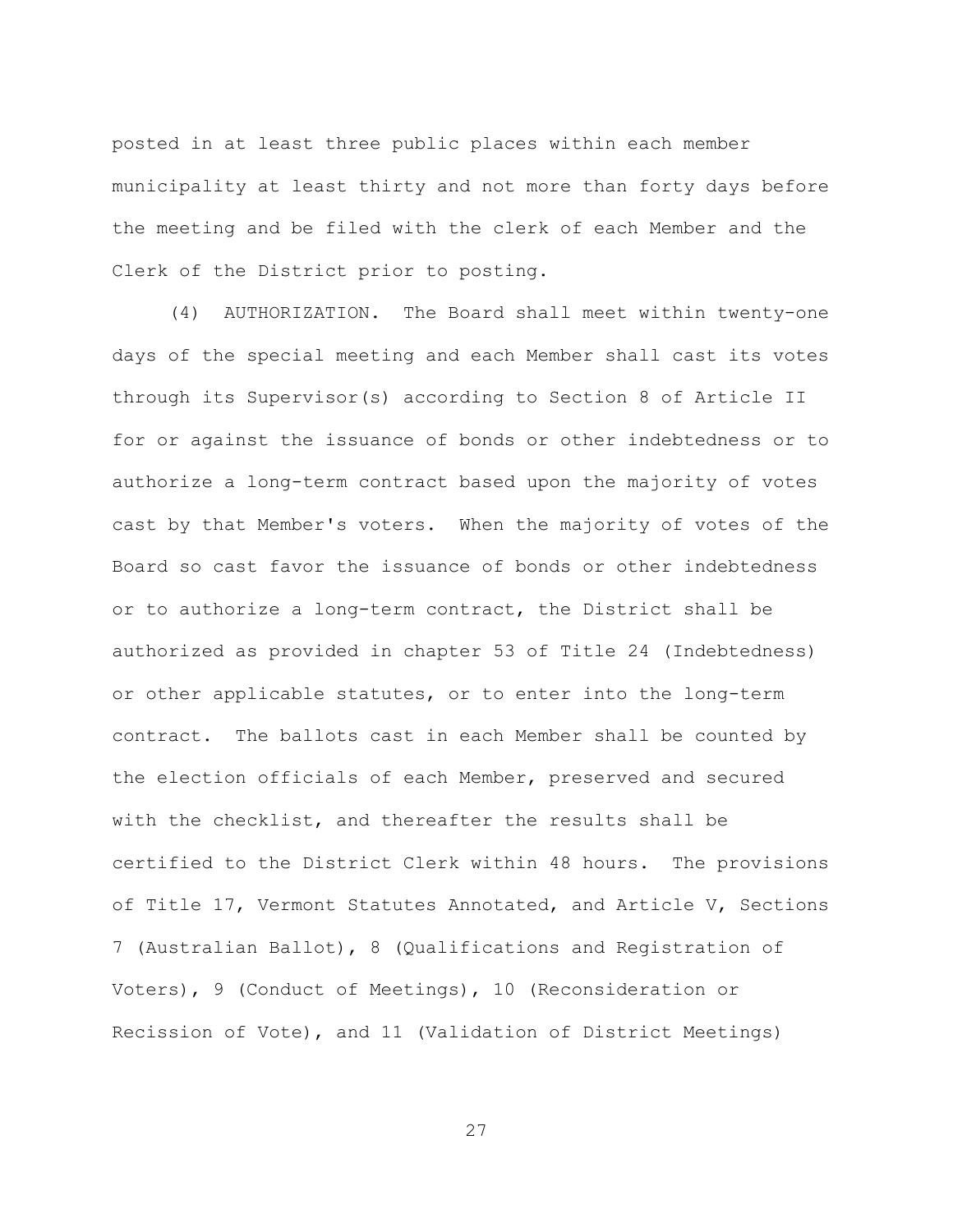shall apply to any District meeting called to incur long-term debt or to authorize a long-term contract.

The District may issue such bonds, notes, or other evidence of indebtedness from time to time in one or more series or separate series, as determined by the Board of Supervisors, provided that the aggregate principal amount does not exceed the principal amount for which voter approval was obtained. Such bonds, notes, or other evidence of indebtedness may bear such date or dates, mature at such time or times not exceeding forty years from their respective dates, bear interest at such rate or rates (including variable rates) payable semiannually, monthly, or at such other time as determined by the Board of Supervisors, be in such denominations, be in such form, either coupon or registered, carry such conversion or registration privileges, have such rank or priority, be executed in such manner, be payable in such medium of payment, at such place or places, and be subject to such terms of redemption, with or without premium, be declared or become due before the maturity date thereof, as such resolutions authorizing their issuance may provide.

(5) ASSESSMENT. The cost of debt service or of payments under a long-term contract shall be included in the annual budget of the District, and shall be allocated among the member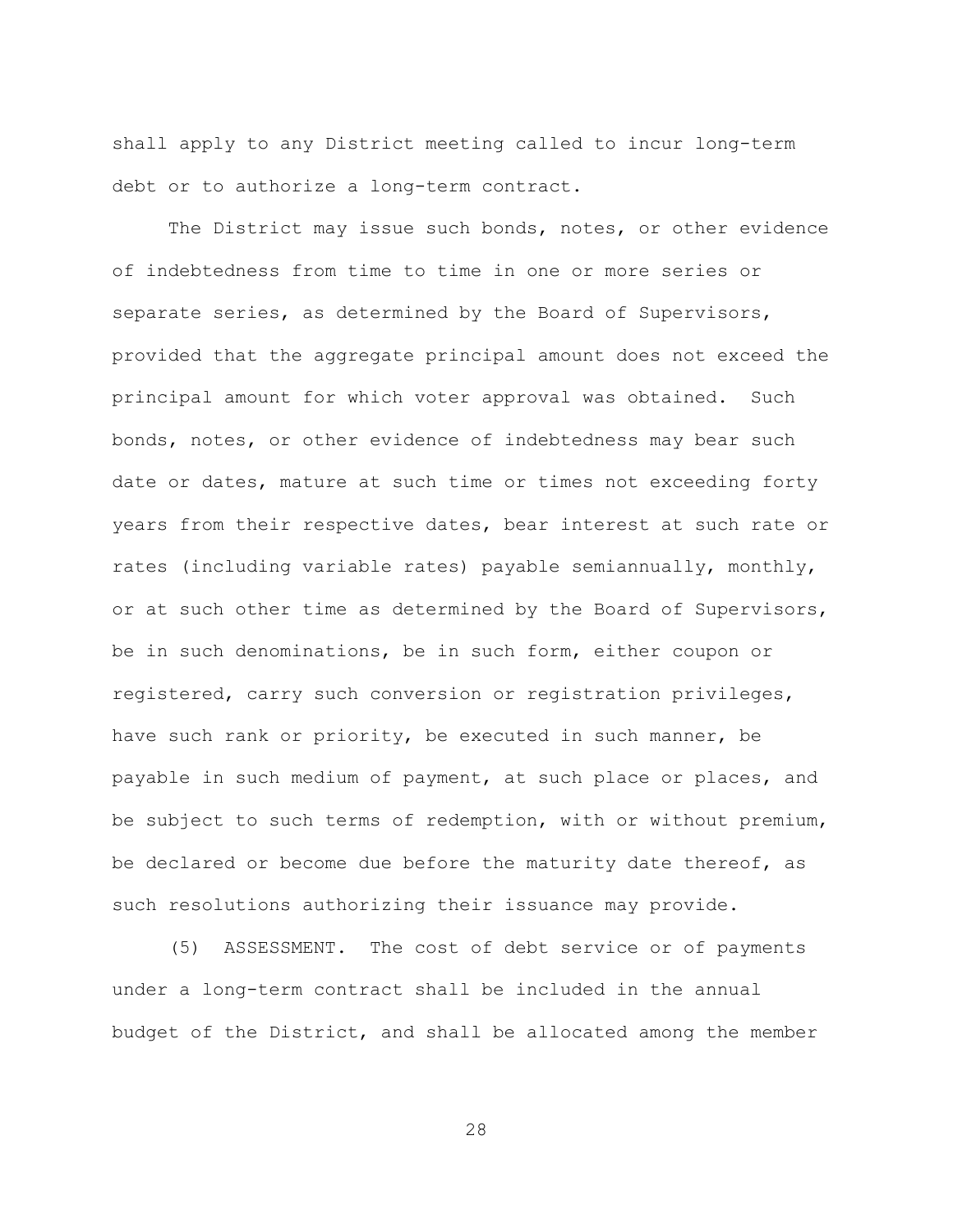municipalities as provided in Article IV, Section 2(c) above, unless otherwise provided by applicable law and in the vote authorizing the same. The applicable provision of chapter 53 of Title 24 (Indebtedness) or other enabling law under which debt is incurred or long-term contracts authorized shall apply to the issuance of bonds or other evidence of indebtedness by the District and for that purpose the District shall be deemed a "municipal corporation", the Board shall be deemed a "legislative branch", and the District Treasurer shall be deemed a "municipal treasurer" within the purview of that chapter. Bonds or other evidence of indebtedness and long-term contracts shall be signed by the Treasurer and Chairperson of the Board of the District.

(6) BONDS ELIGIBLE FOR INVESTMENT. Bonds and notes issued by the District shall be legal investments for all persons without limit as to the amount held, regardless of whether they are acting for their own account or in a fiduciary capacity; such bonds and notes shall likewise be legal investments for all public officials authorized to invest public funds.

(7) TAX EXEMPTION. All bonds, notes, and other evidence of indebtedness issued by the District are issued by a body corporate and public of the state and for an essential public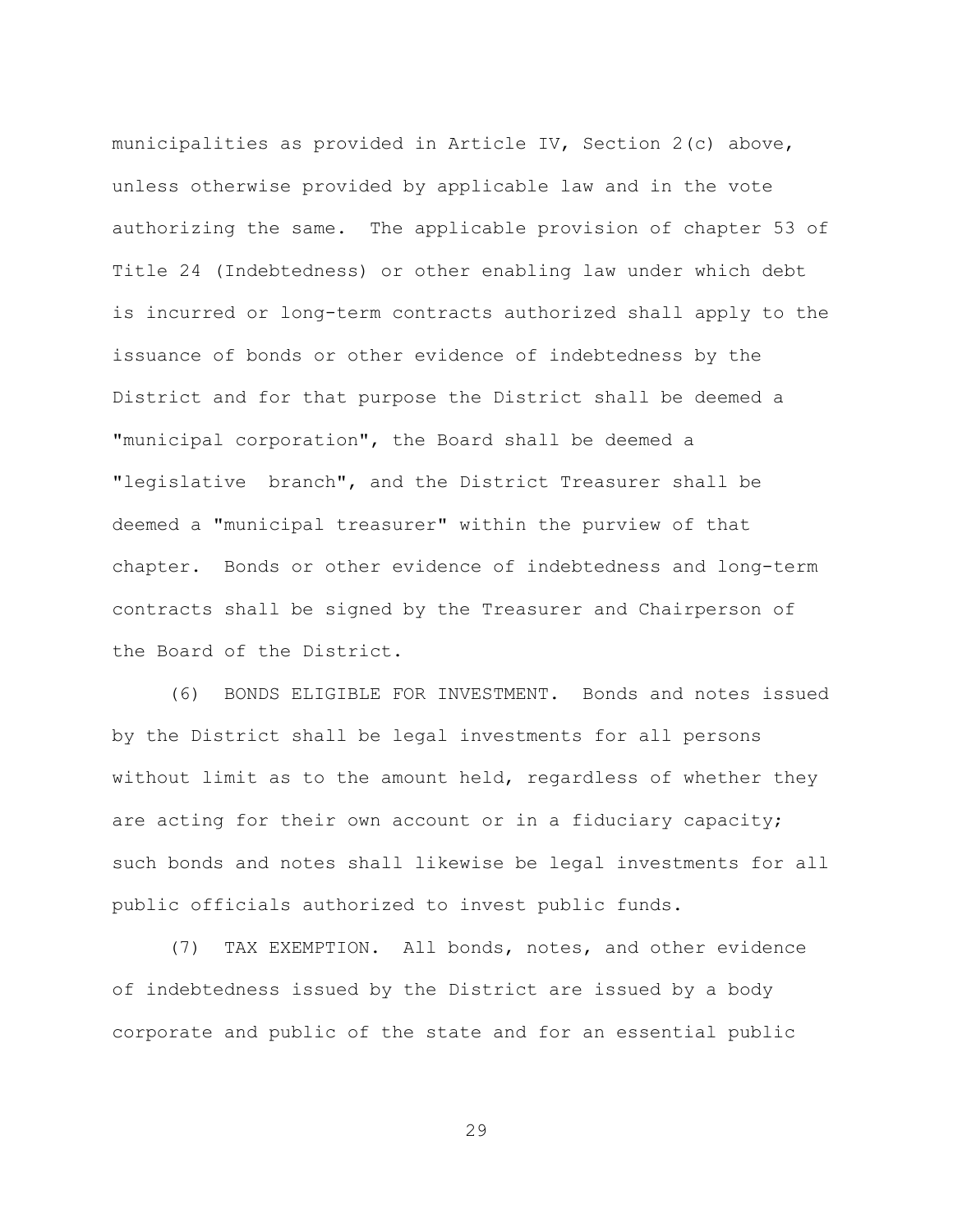and governmental purpose and those bonds, notes, and other evidence of indebtedness and the interest thereon and the income therefrom, and all fees, charges, funds, revenues, income and other monies pledged or available to pay or secure the payment of those bonds, notes, and other evidence of indebtedness or interest thereon, are exempt from taxation except for transfer, inheritance and estate taxes.

(8) PURCHASES AND DISPOSITION OF OWN OBLIGATIONS. The District may purchase bonds, notes, and other evidence of indebtedness of the District out of any of its funds or money available therefor. The District may hold, cancel, or resell the bonds, notes, and other evidence of indebtedness subject to and in accordance with agreements with holders of its bonds, notes, and other evidence of indebtedness.

(9) PRESUMPTION OF VALIDITY. After issuance, all bonds, notes, and other evidence of indebtedness of the District shall be conclusively presumed to be fully authorized and issued by all the laws of this state, and any person or governmental unit shall be stopped from questioning their authorization, sale, issuance, execution, or delivery by the District.

(10) SPECIFIC PROVISIONS. In connection with the issuance of any bonds, notes, or other evidence of indebtedness, in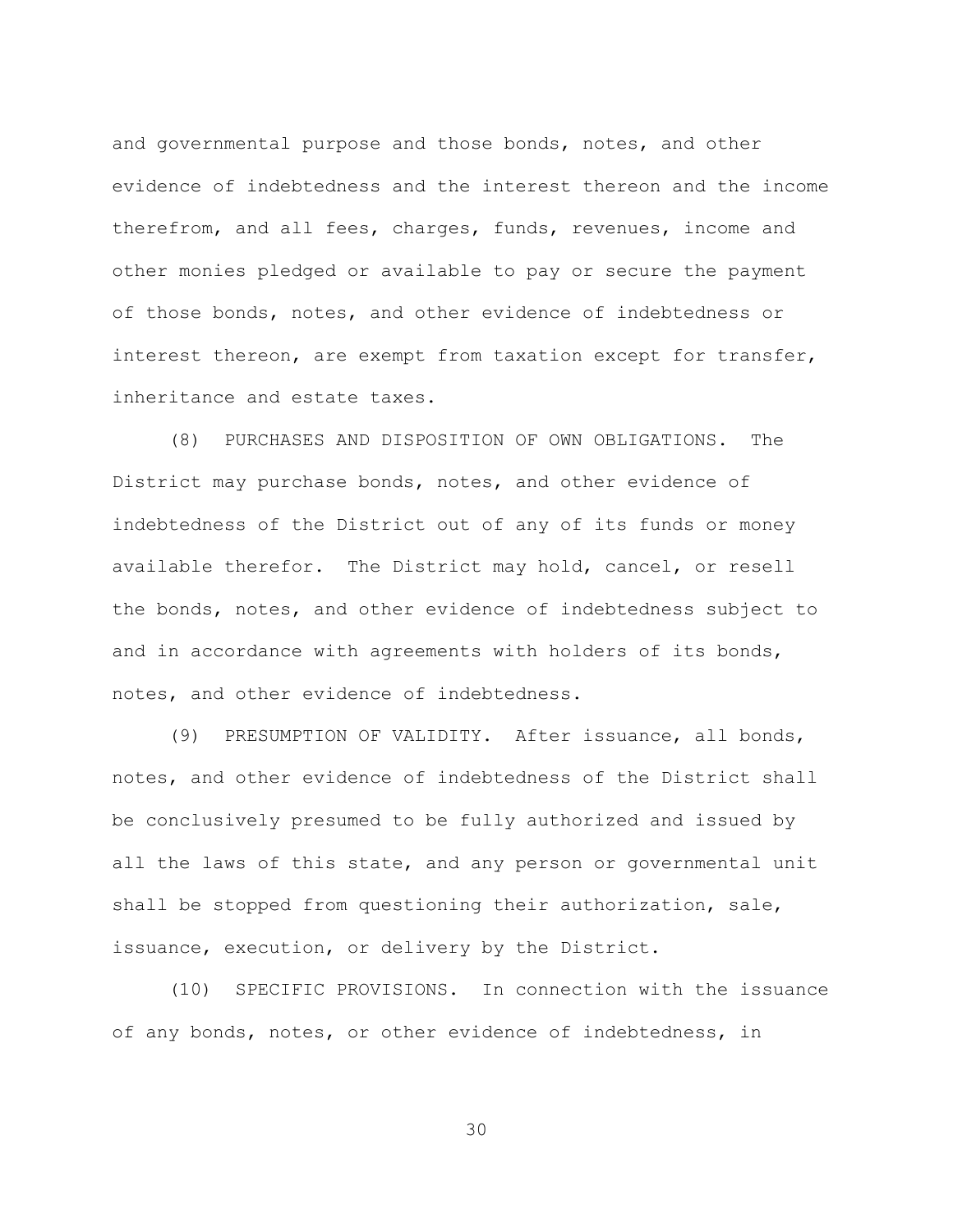addition to the powers it may now have or hereafter have, the District may make such covenants and agreements and exercise such powers as contained in Title 24, Vermont Statutes Annotated, Chapter 53, whether or not the District's bonds, notes or other evidence of indebtedness are payable solely and exclusively from net revenues of a District solid waste management facility.

### SECTION 6. SINKING FUND

The Board may establish and provide for a sinking fund, however denominated, for the retirement of bond issue or other debt, or to provide security for the payment thereof. When so established, it shall be kept intact and separate from other monies at the disposal of the District, and shall be accounted for as a pledged asset for the purpose of retiring or securing such obligations. The cost of payments to any sinking fund shall be included in the annual budget of the District.

## SECTION 7. CAPITAL RESERVE FUND

The Board may establish and provide for a capital reserve fund to pay for public improvements, replacement of worn out buildings and equipment, and major repairs of District facilities. Any such capital reserve fund shall be kept in a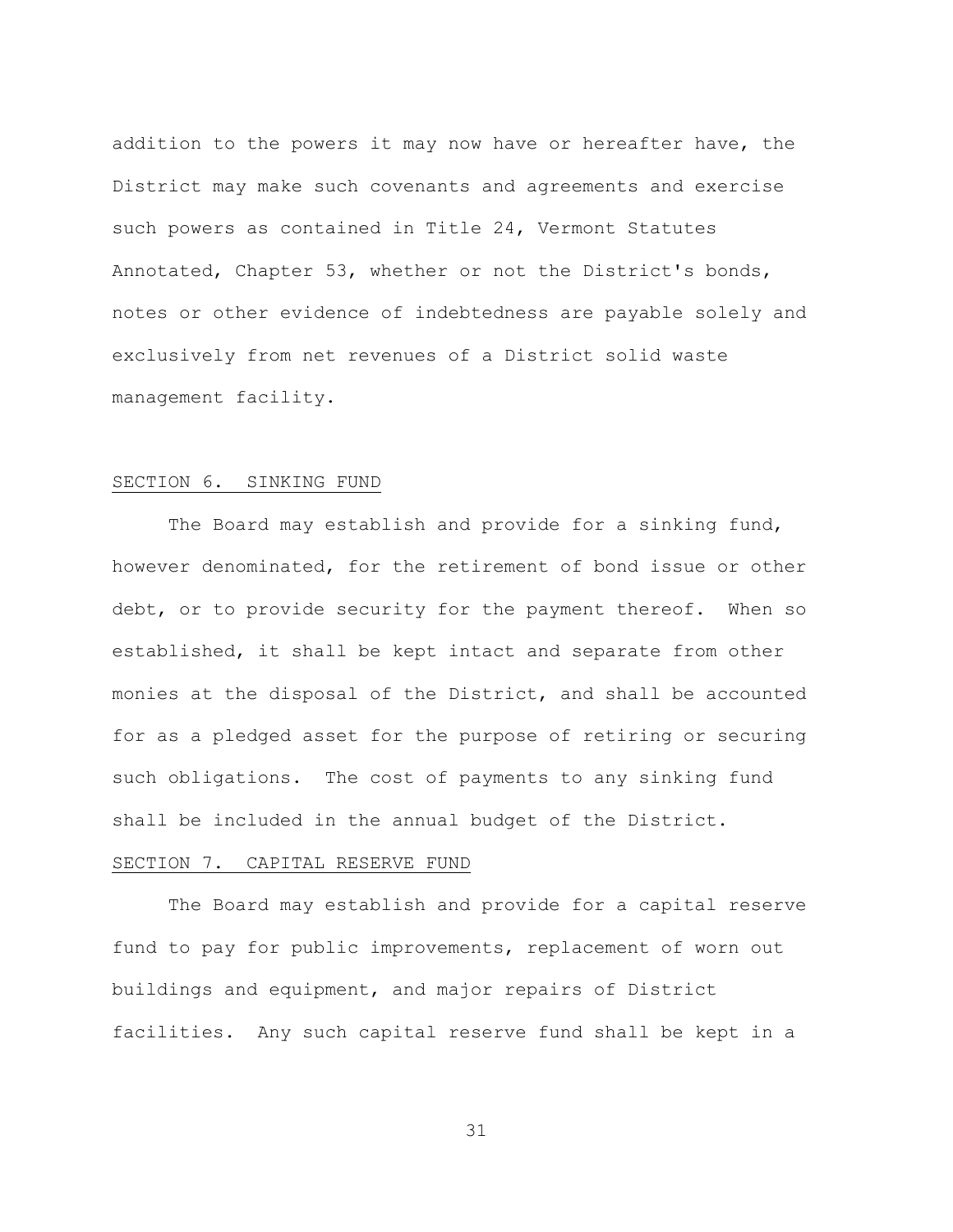separate account and invested as are other public funds and shall be expended for such purposes for which established. The cost of payments to any capital reserve fund shall be included in the annual budget of the District.

### SECTION 8. DISPOSAL FEES

Giving due consideration to the fact that state policy, as established in 10 V.S.A. Section 6601, provides that the generators of waste should pay disposal costs that reflect the real costs to society of waste management and disposal, the Board may establish and adjust a disposal fee structure (tipping fee) for the purpose of generating revenues from sources other than assessments to Members. Whenever the District establishes a facility or contracts to use a facility, whether for treatment or disposal of solid waste, the District shall first consider implementing a fee structure which places the cost of treatment or disposal on the person seeking treatment or disposal of the solid waste. To the extent that such a fee structure can be implemented in an environmentally sound and economically beneficial way, the District shall implement such a fee structure.

#### ARTICLE V

#### SPECIAL DISTRICT MEETINGS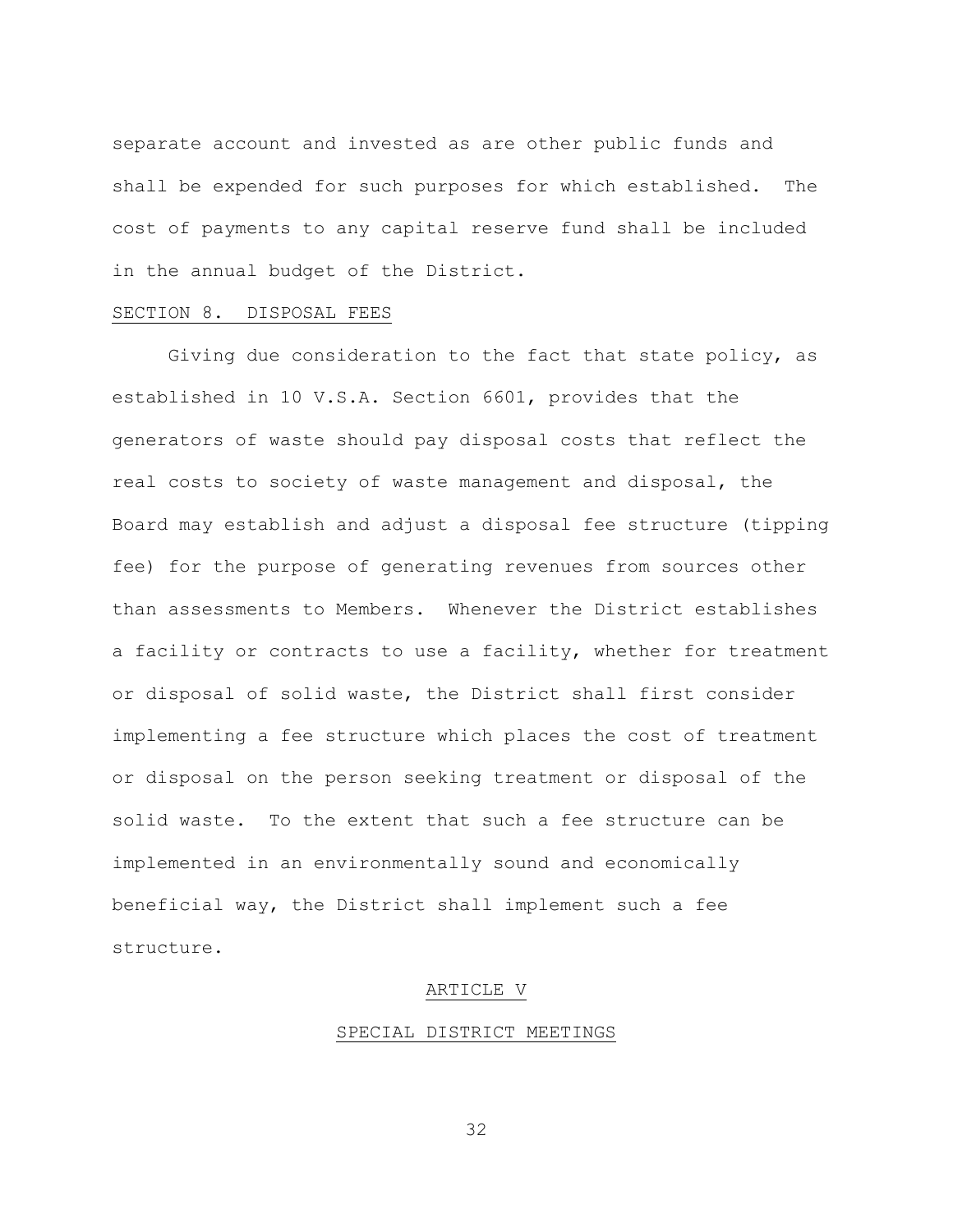#### SECTION 1. SPECIAL DISTRICT MEETINGS

The Board may on its own motion call special meetings of the District and shall call a special meeting of the District when action by the voters of the District is required. The Board shall call a special meeting of the District if petitioned to do so by not less than five (5%) percent of the voters of the District. The Board may rescind the call of the special meeting called on its own motion. The Board shall endeavor to schedule time of special meetings to coincide with the time of annual municipal meetings, primary elections, general elections or similar meetings when the electorate within the Members will be voting on other matters.

#### SECTION 2. PLACES OF MEETINGS

At any special meeting of the District, voters of each Member shall cast their ballots at such polling places within the municipality of their residence as shall be determined by the Board in consultation with the Board of Civil Authority of each municipality.

#### SECTION 3. PUBLIC HEARINGS

Not less than 30 nor more than 40 days prior to any special meeting of the District the Board shall hold at least one public hearing at which the issues to be voted upon at the special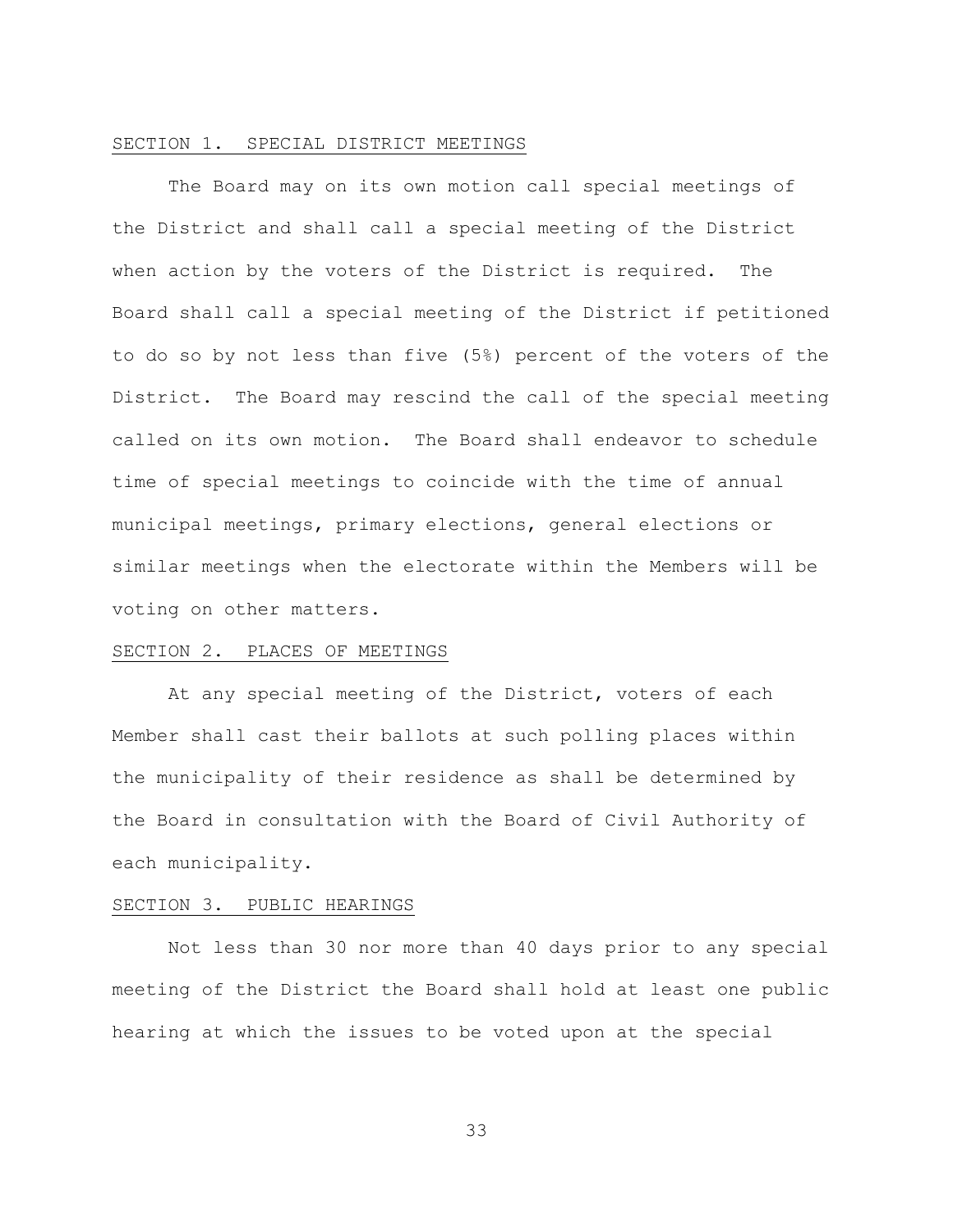meeting shall be presented for public comment. Notice of such public hearings shall include a warning published in one or more newspapers of general circulation in the District at least once a week, on the same day of the week for three consecutive weeks, the last publication to be not less than five nor more than ten days before the public hearing.

#### SECTION 4. WARNINGS REQUIRED

The Board of the District shall warn a special meeting of the District by filing a notice with the clerk of each Member and by posting or causing to be posted a notice in at least three public places in each municipality in the District not less than 30 nor more than 40 days before the meeting. The warning shall be published in one or more newspapers of general circulation in the District once a week on the same day of the week for three consecutive weeks before the meeting, the last publication to be not less than five nor more than ten days before the meeting.

### SECTION 5. SIGNING OF WARNING

The original warning of any special meeting of the District shall be signed by the Clerk and Chairperson of the Board. SECTION 6. WARNING CONTENTS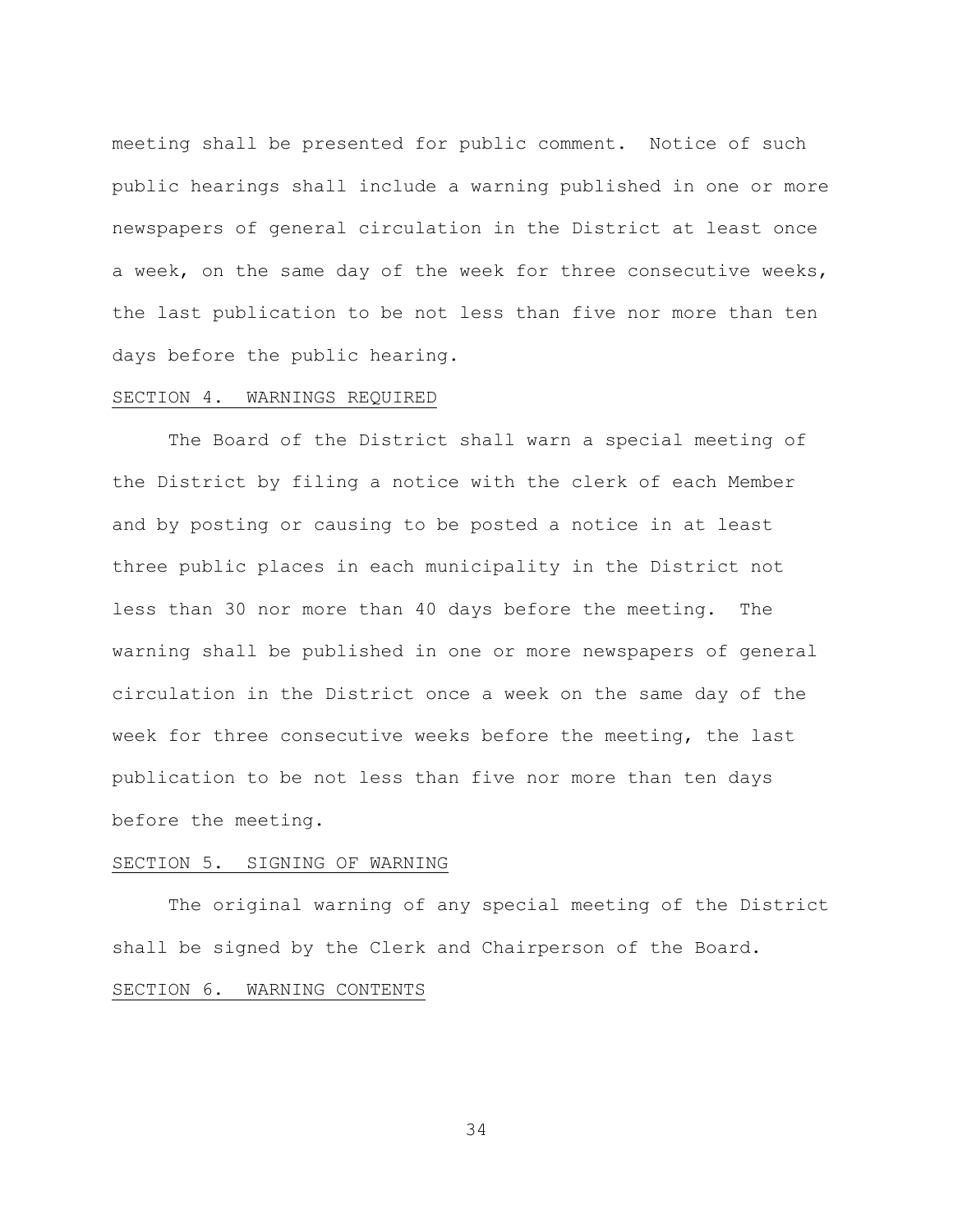The posted notification shall include the date, time, place and nature of the meeting. It shall, by separate articles, specifically indicate the questions to be voted on.

#### SECTION 7. AUSTRALIAN BALLOT

The Australian ballot system shall be used at all special meetings of the District.

#### SECTION 8. QUALIFICATIONS AND REGISTRATION OF VOTERS

All legal voters of the member municipalities shall be legal voters of the District. The municipality shall post and revise checklists in the same manner as for municipal meetings prior to any District meeting.

### SECTION 9. CONDUCT OF MEETINGS

At all special meetings of the District, the provisions of chapter 51 of Title 17 regarding election officials (Subchapter 1), voting machines (Subchapter 3), polling places (Subchapter 4), absent voters (Subchapter 6), process of voting (Subchapter 7), count and return of votes (Subchapter 8), recount and contest of elections (Subchapter 9), and jurisdiction of courts (Subchapter 10) shall apply except where clearly inapplicable. The District Clerk shall perform the functions assigned to the Secretary of State under that chapter. The Lamoille Superior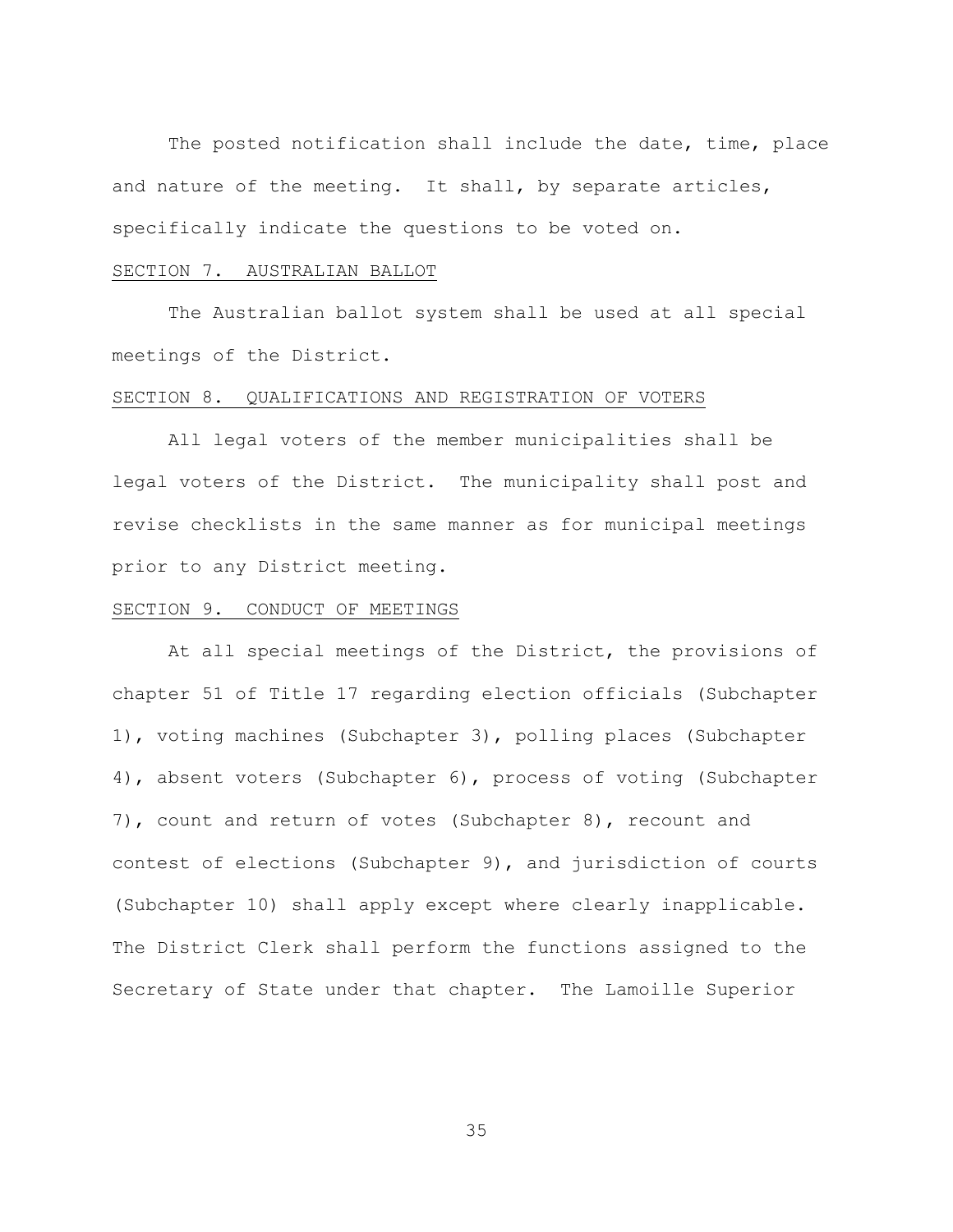Court shall have jurisdiction over petitions for recounts. Election expenses shall be borne by the District.

# SECTION 10. RECONSIDERATION OR RESCISSION OF VOTE

(a) A question voted on at any special meeting of the District shall not be submitted for reconsideration or rescission, except at a subsequent special meeting duly warned for that purpose and called by the Board on its own motion or pursuant to a petition requesting such reconsideration or rescission signed and submitted in accordance with subsection (b) of this section.

(b) Where a petition signed by not less than five (5%) percent of the qualified voters of the District requesting reconsideration or rescission of a question considered or voted on at a previous special meeting is submitted to the Board of the District within 30 days following the date of that meeting, the Board shall provide for a vote by the District in accordance with the petition within sixty (60) days of the submission at a special meeting duly warned for that purpose.

(c) A vote taken by a special meeting shall remain in effect unless rescinded at a special meeting called and warned in accordance with this section.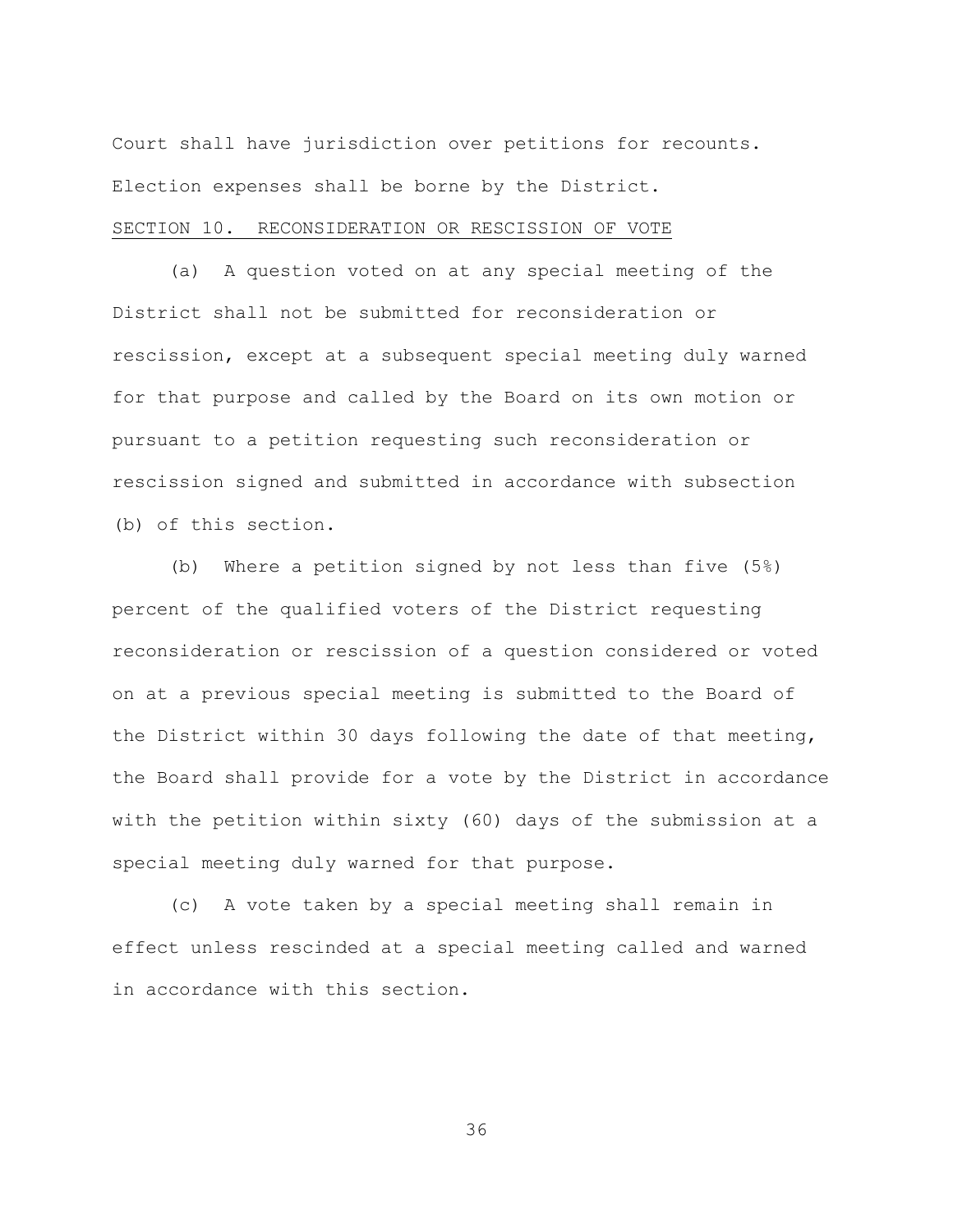(d) A question voted on shall not be presented for reconsideration or rescission at more than one subsequent meeting without the approval of the Board.

#### SECTION 11. VALIDATION OF DISTRICT MEETINGS

When any of the requirements as to notice or warning of a special District meeting have been omitted or not complied with, if the meeting and the business transacted is otherwise legal the omission or noncompliance may be corrected and legalized by vote at a special meeting of the District called and duly warned for that purpose. The question to be voted upon shall substantially be; "Shall of the action taken at the meeting of the District held on (state date), in spite of the fact that (state the error or omission), and any act or action of the District officers or agents pursuant thereto be readopted, ratified or confirmed?." Errors or omissions in the conduct of any prior special meeting which are not the result of an unlawful notice or warning or noncompliance within the scope of the warning may be cured by a resolution of the Board of the District by a vote of at least two-thirds (2/3) of all the votes entitled to be cast at a regular meeting or a special meeting called for that purpose stating that a defect was the result of an oversight, inadvertence or mistake. When an error or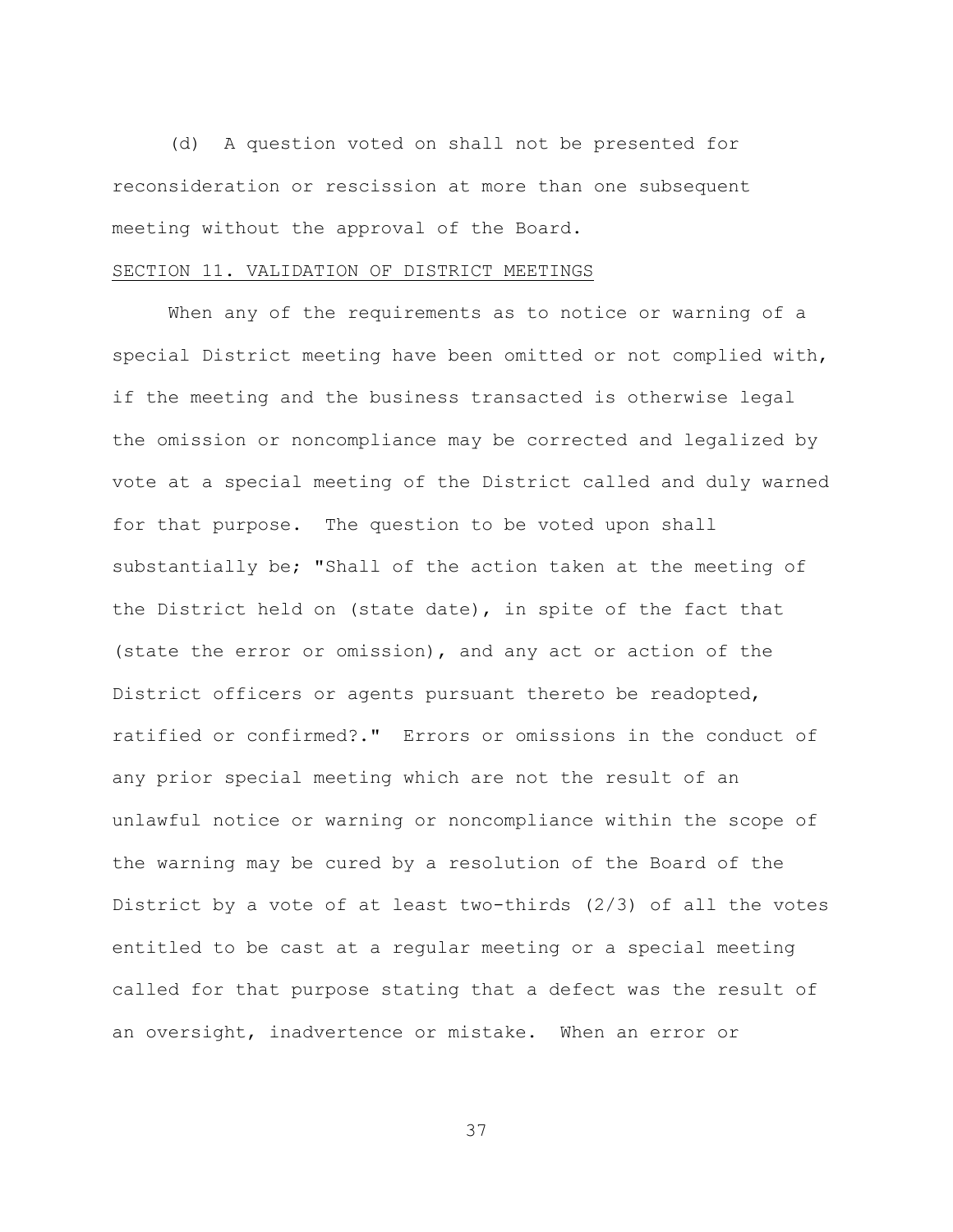omission has thus been corrected by resolution, all business within the terms of the action of the qualified voters shall be as valid as if the requirements had been in compliance initially on the condition that the original action by the Board was otherwise in compliance with the legal exercise of its corporate powers.

#### SECTION 12. PRIORITY

When a special meeting of the District is called to act to incur bonded or other indebtedness or to enter into a long-term contract, and the meeting procedures in this Article conflict with the procedures in Article IV, the procedures in Article IV shall prevail.

### ARTICLE VI

#### MISCELLANEOUS

### SECTION 1. WITHDRAWAL OF MUNICIPALITY

(a) Subject to the provisions of subsection (b) below, a Member may vote to withdraw from this Agreement in the same manner as it votes to adopt the Agreement if one (1) year has elapsed since the District has become a Body Politic and Corporate and if the District has not voted to bond for construction and improvements, all in accordance with subsection 4863(g) of Title 24. The provisions of 24 V.S.A. Section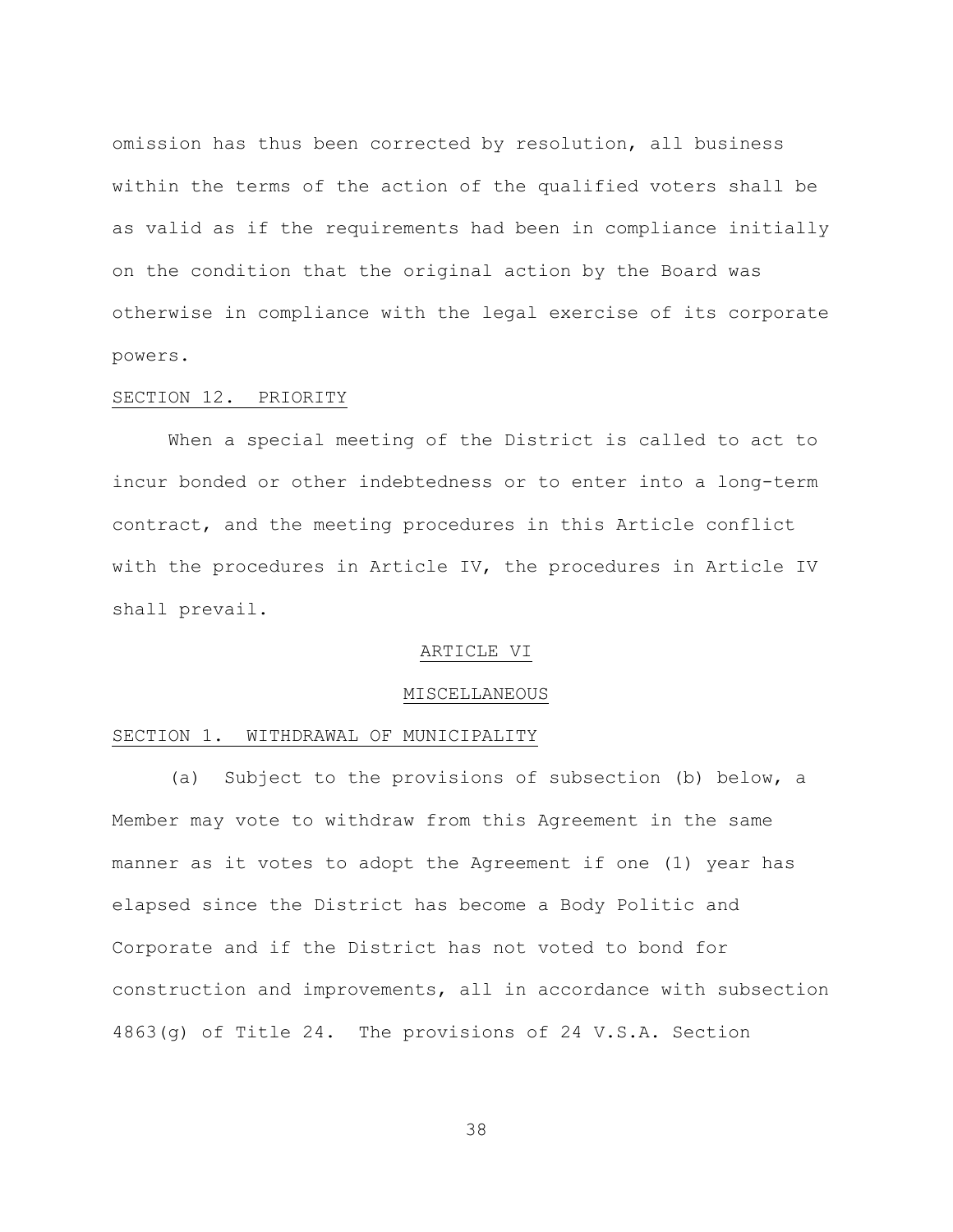4863(i) and (j) shall apply so that any vote of withdrawal taken less than one (1) year from the time the District has become a Body Politic and Corporate or any vote of withdrawal taken after the District has voted to bond for construction and improvements shall be null and void. The membership of a withdrawing Member shall terminate as of one (1) year following a valid vote to withdraw or as soon after such one (1) year period as the financial obligations of the withdrawing Member have been paid to the District. All of the foregoing notwithstanding, however, in the event that the General Assembly of the State of Vermont shall specifically approve, then a Member may vote to withdraw from the District at any time.

(b) The financial obligations of a withdrawing Member shall include all ongoing costs and assessments of the District until the withdrawing Member has entered into a written agreement satisfactory to Counsel for the District obliging the withdrawing municipality as follows:

(1) To continue to pay its share of all debts incurred by the District for the remaining terms of all bonds and contracts in existence at the time when the vote to withdraw was taken.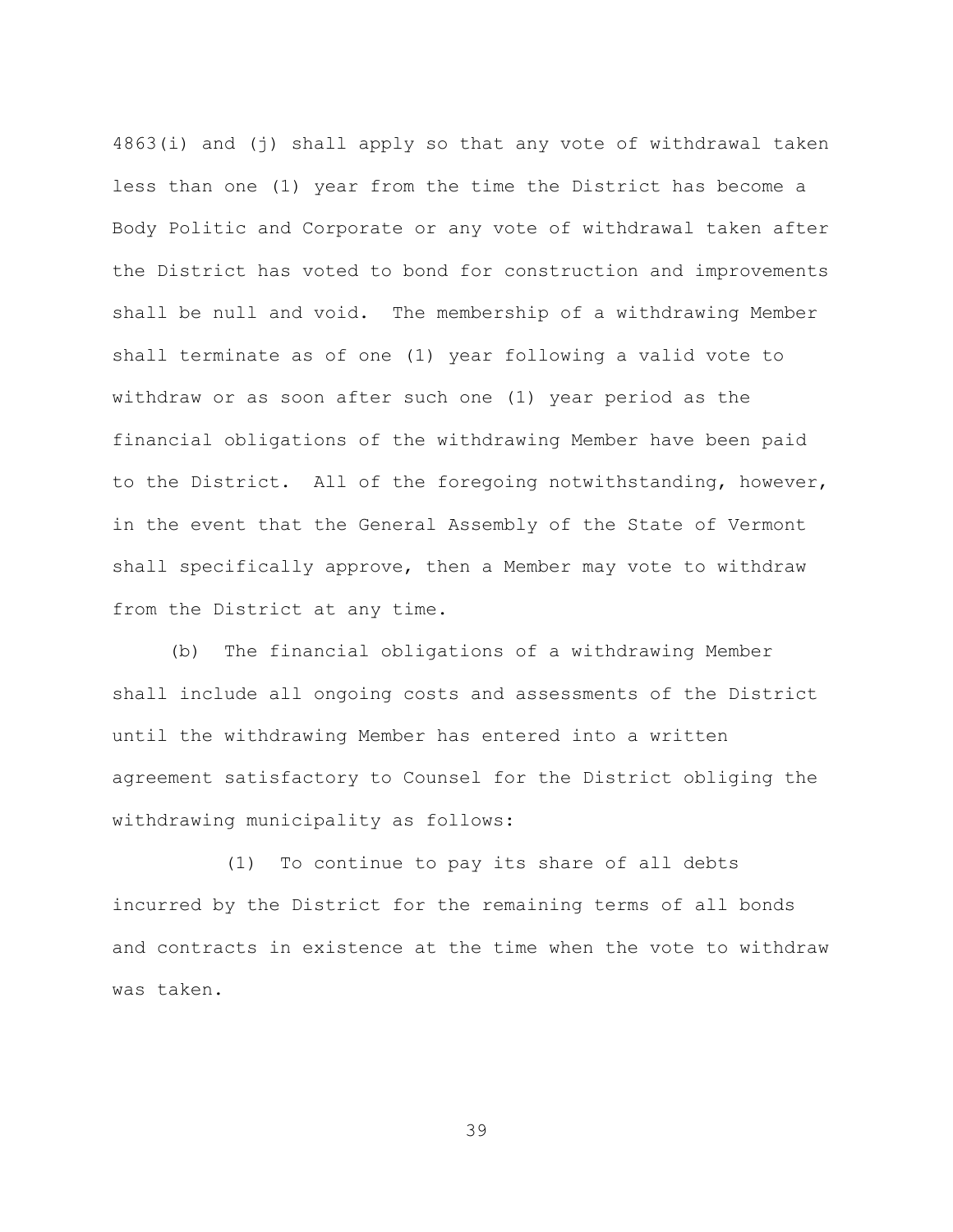(2) To pay the costs of redesigning, rebuilding, or otherwise changing any Facility of the District which may be occasioned by the reduced volume of solid waste resulting from the withdrawal of the Member. Such costs shall be determined by an independent engineering firm hired by the Board and shall bind both the Board and the withdrawing municipality.

(3) To pay its share, based upon its assessment for the year in which it withdraws, of the defense costs and judgment rendered in any legal action brought against the District arising or accruing in any year during which it was a Member of the District.

(4) To pay its share, based upon its assessment for the year in which it withdraws, of all unbudgeted costs and expenses of the District arising out of the activities of the District during the withdrawing Member's term of membership regardless of when such costs and expenses may be discovered.

(5) To pay all of these additional costs either in a lump sum or in installments at such times and in such amounts as required by the Board.

(c) Subsections (a) and (b) of this section notwithstanding, in the event there is a recycling or treatment facility or contracts for recycling or treatment in effect, and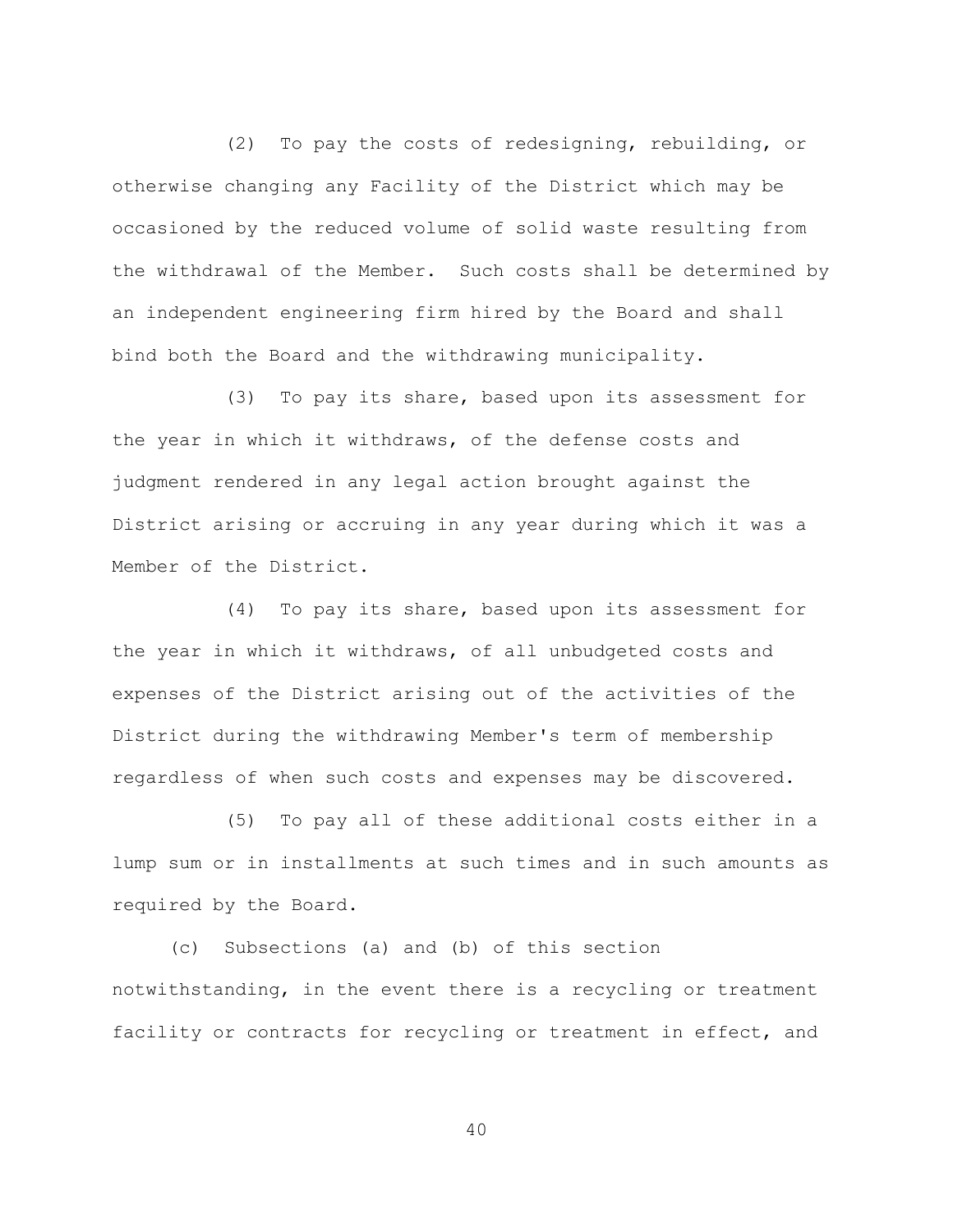in the further event that the withdrawal of a Member would reduce the amount of solid waste generated to less than the minimum volume required to meet the District's long-term contractual commitments related thereto, then no withdrawal of a Member shall be permitted during the term of such commitments.

(d) After a Member has voted to withdraw, the Board shall give notice to the remaining Members of the vote to withdraw and shall hold a meeting to determine if it is in the best interest of the District to continue to exist. All interested parties shall be given an opportunity to be heard. If the Board determines that it would be in the best interests of the District to cease operations, the Board may prepare and implement a plan for dissolution of the District.

## SECTION 2. ADMISSION OF ADDITIONAL MUNICIPALITIES

The Board, by the affirmative vote of Supervisors representing at least two-thirds of all votes entitled to be cast on behalf of all Members and comprising at least two-thirds of all possible Supervisors (including vacancies), may authorize the inclusion of additional municipalities in the District upon such terms and conditions as it shall deem to be fair, reasonable and in the best interests of the District. The petitioning municipality shall comply thereafter with the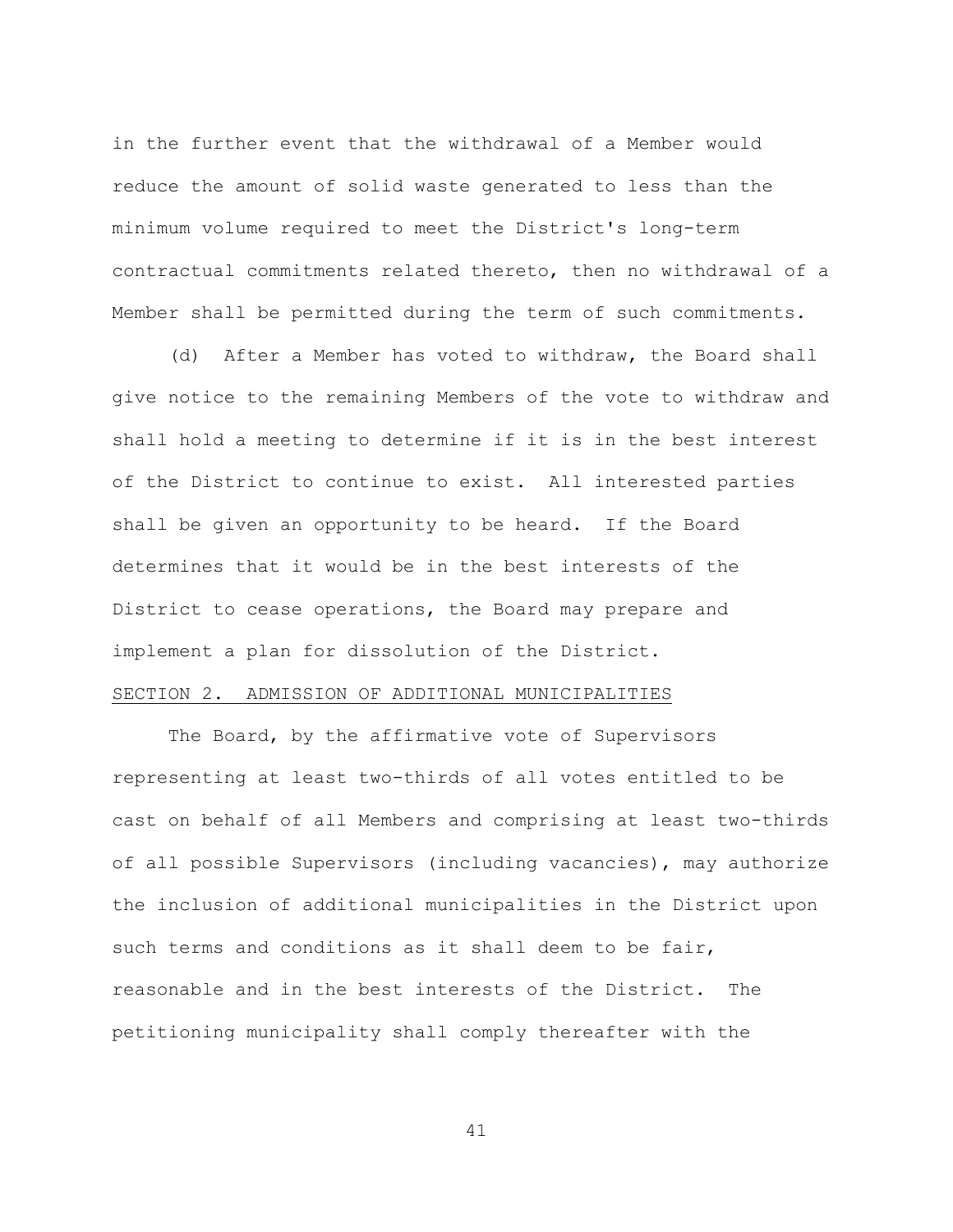approval procedures specified in chapter 121 of Title 24 (Intermunicipal Cooperation and Services). If a majority of the voters of the petitioning municipality present and voting at a meeting of such municipality duly warned for such purpose shall vote to approve the Agreement and the terms and conditions for admission, the vote shall be certified by the clerk of that municipality to the Clerk of the District, and the municipality shall be a Member.

## SECTION 3. DISSOLUTION OF THE DISTRICT

(a) Upon the affirmative vote of Supervisors representing at least two-thirds of all votes entitled to be cast on behalf of all Members and comprising at least two-thirds of the Supervisors present, the Board may prepare a plan of dissolution for submission to the voters of the District at a special meeting of the District duly warned for such purposes. If the voters of the District present and voting at such special meeting of the District vote to dissolve the District, the District shall cease to conduct its affairs except insofar as may be necessary to complete the plan of dissolution and conclude its affairs. The Board of Supervisors shall cause a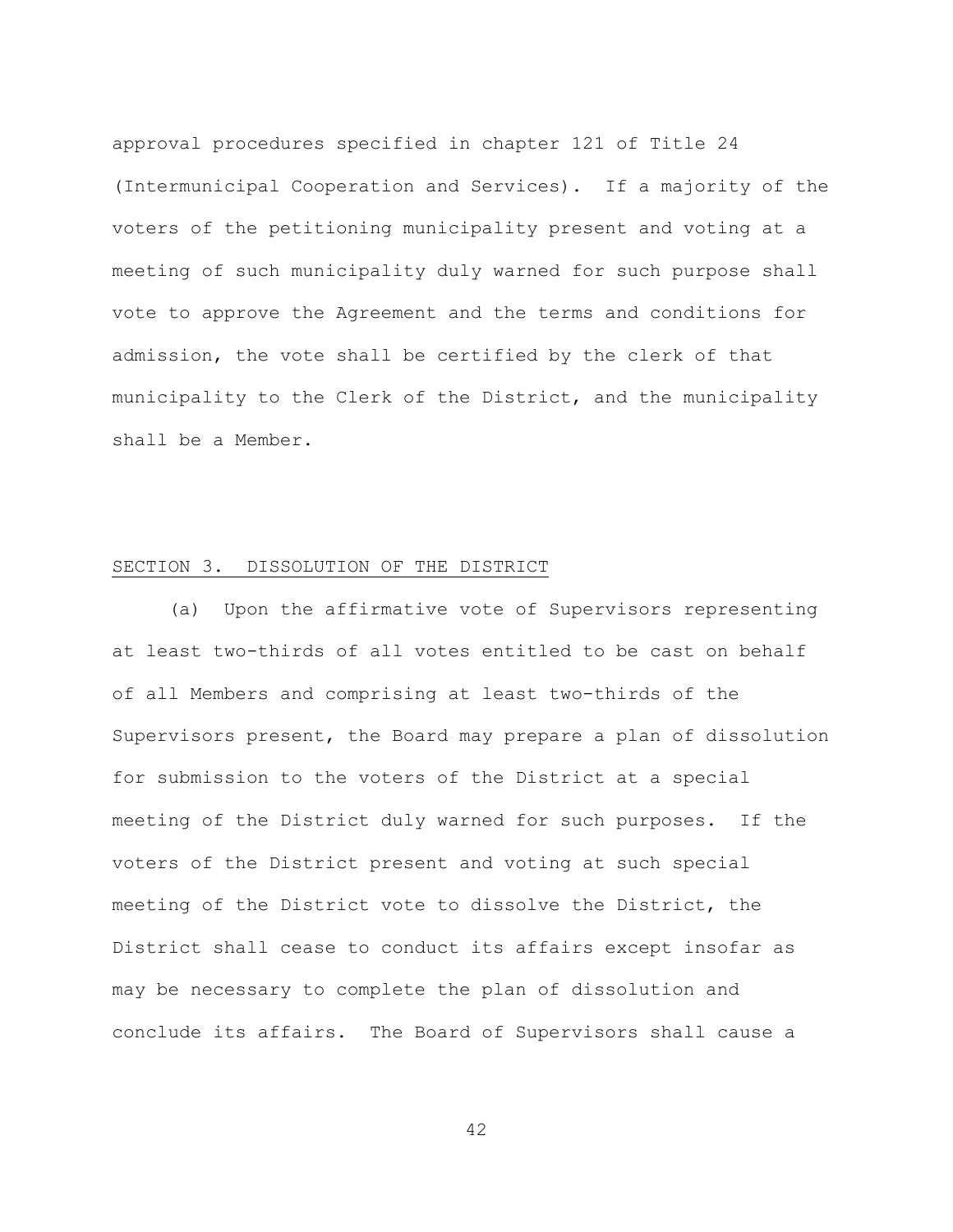notice of the plan of dissolution to be mailed to each known creditor of the District and to the Vermont Secretary of State.

(b) The plan of dissolution shall, at a minimum:

(1) Identify and value all assets of the District;

(2) Identify all liabilities of the District,

including contract obligations;

(3) Determine how the assets of the District shall be liquidated and how the liabilities and obligations of the District shall be paid, to include assessments against municipalities of the District;

(4) Specify that any assets remaining after payment of all liabilities shall be apportioned and distributed among the municipalities according to the same basic formula used in apportioning the costs of the District to the municipalities.

(c) When the plan of dissolution has been fully implemented, the Board shall certify that fact to the Members whereupon this Agreement and the District shall be terminated. SECTION 4. AMENDMENT OF THE DISTRICT AGREEMENT

This Agreement may be amended by the voters of the District in the manner prescribed for petitions under Article V of this Agreement, or by the Board under this section. The Board at any regular or special meeting may adopt a resolution expressing the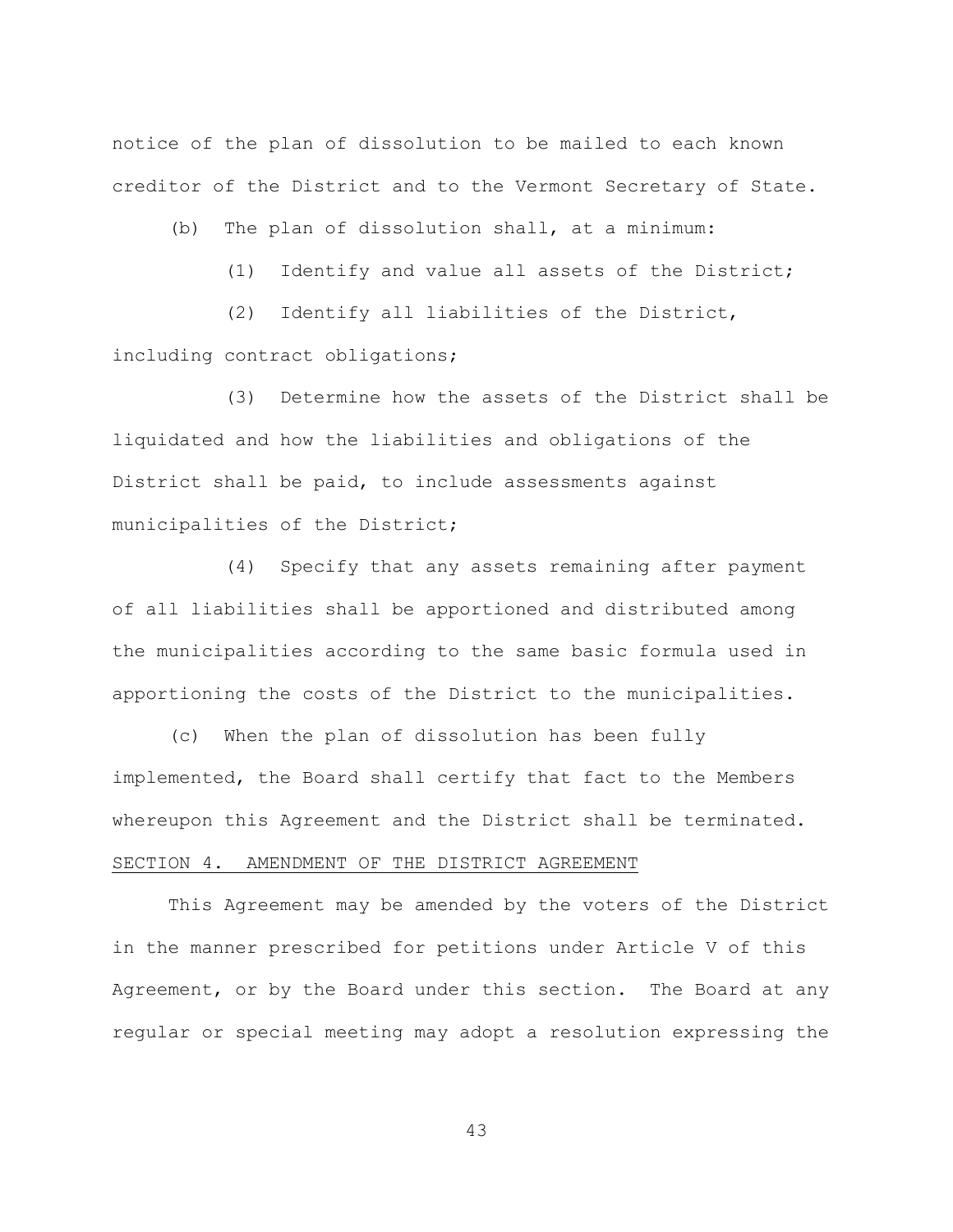intention to amend the Agreement. A copy of such resolution shall be mailed to the legislative bodies of the Members and to each Supervisor at least ten days prior to the meeting scheduled to act on the amendment. Unless a majority of the legislative bodies requests, in writing, on or before the date of the meeting scheduled to act on the amendment, that the Board shall hold a special meeting of the District to vote on the amendment, the Board may adopt the amendment. Within ten days of the adoption of the amendment by the Board or by the voters of the District, the Clerk of the District shall certify to the Secretary of State each proposal of amendment. Article V, Section 10, relating to reconsideration and rescission of vote, shall apply to an amendment adopted by a vote of the Board or the voters under this section. The Secretary of State shall then proceed as with municipal charter amendments under section 2645 of Title 17. No amendment shall be made which shall substantially impair the rights of the holders of any bonds or other notes or other evidence of indebtedness or substantially affect any obligations under long-term contracts of the District then outstanding or in effect, or the rights of the District to procure the means for payment, continuation or termination thereof.